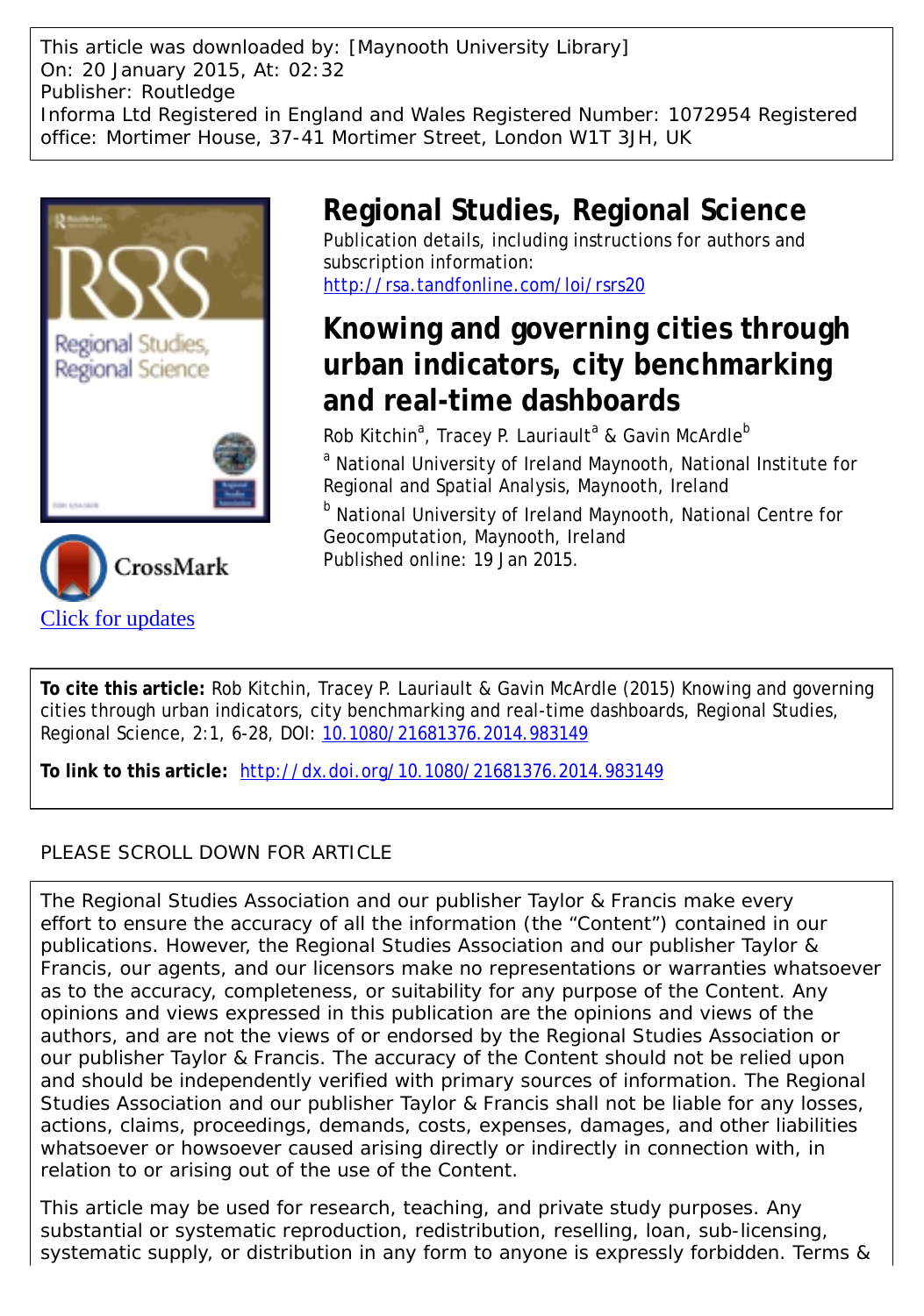Conditions of access and use can be found at [http://www.tandfonline.com/page/terms](http://www.tandfonline.com/page/terms-and-conditions)[and-conditions](http://www.tandfonline.com/page/terms-and-conditions)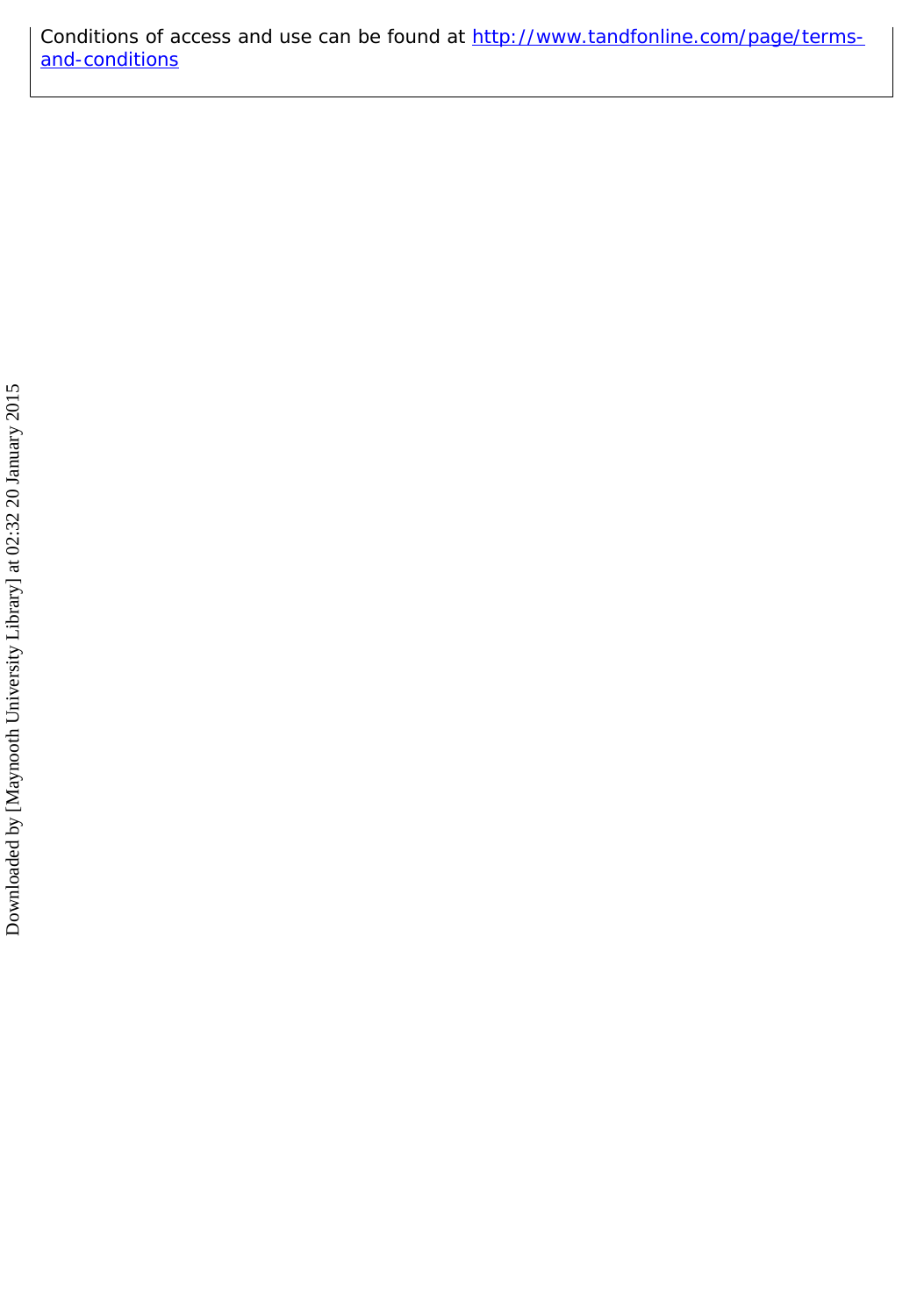

# Knowing and governing cities through urban indicators, city benchmarking and real-time dashboards

Rob Kitchin<sup>a\*</sup>, Tracey P. Lauriault<sup>a</sup> and Gavin McArdle<sup>b</sup>

<sup>a</sup>National University of Ireland Maynooth, National Institute for Regional and Spatial Analysis, Maynooth, Ireland; <sup>b</sup>National University of Ireland Maynooth, National Centre for Geocomputation, Maynooth, Ireland

(Received 29 July 2014; accepted 29 October 2014)

Since the mid-1990s a plethora of indicator projects have been developed and adopted by cities seeking to measure and monitor various aspects of urban systems. These have been accompanied by city benchmarking endeavours that seek to compare intraand inter-urban performance. More recently, the data underpinning such projects have started to become more open to citizens, more real-time in nature generated through sensors and locative/social media, and displayed via interactive visualisations and dashboards that can be accessed via the internet. In this paper, we examine such initiatives arguing that they advance a narrowly conceived but powerful realist epistemology – the city as visualised facts – that is reshaping how managers and citizens come to know and govern cities. We set out how and to what ends indicator, benchmarking and dashboard initiatives are being employed by cities. We argue that whilst these initiatives often seek to make urban processes and performance more transparent and to improve decision making, they are also underpinned by a naive instrumental rationality, are open to manipulation by vested interests, and suffer from often unacknowledged methodological and technical issues. Drawing on our own experience of working on indicator and dashboard projects, we argue for a conceptual re-imaging of such projects as data assemblages – complex, politically-infused, sociotechnical systems that, rather than reflecting cities, actively frame and produce them.

Keywords: indicators; benchmarking; dashboards; epistemology; data assemblage; governance; cities; real-time

## Introduction

Since the early 20th century, social and economic indicators, such as unemployment rate, gross domestic product (GDP), gross national product (GNP), balance of payments, inflation, and the consumer price index (CPI), have been used by governments to assess how a nation is performing (Godin, [2003\)](#page-22-0). Likewise, in the post-Second World War era, many supranational agencies such as the World Health Organization (WHO), the Organisation for Economic Co-operation and Development (OECD), and the United Nations Development Programme (UNDP) measure, collate, and track the performance and productivity of various health, economic, and social phenomena across nations and regions. Over the past couple of decades, the use of indicators has proliferated across public sector systems, including public administration and public services, such as health and education, as well as being used to monitor and assess various aspects of

<sup>\*</sup>Corresponding author. Email: [rob.kitchin@nuim.ie](mailto:rob.kitchin@nuim.ie)

<sup>© 2015</sup> The Author(s). Published by Taylor & Francis.

This is an Open Access article distributed under the terms of the Creative Commons Attribution License [http://creativecom](http://creativecommons.org/licenses/by/4.0/) [mons.org/licenses/by/4.0/,](http://creativecommons.org/licenses/by/4.0/) which permits unrestricted use, distribution, and reproduction in any medium, provided the original work is properly cited. The moral rights of the named author(s) have been asserted.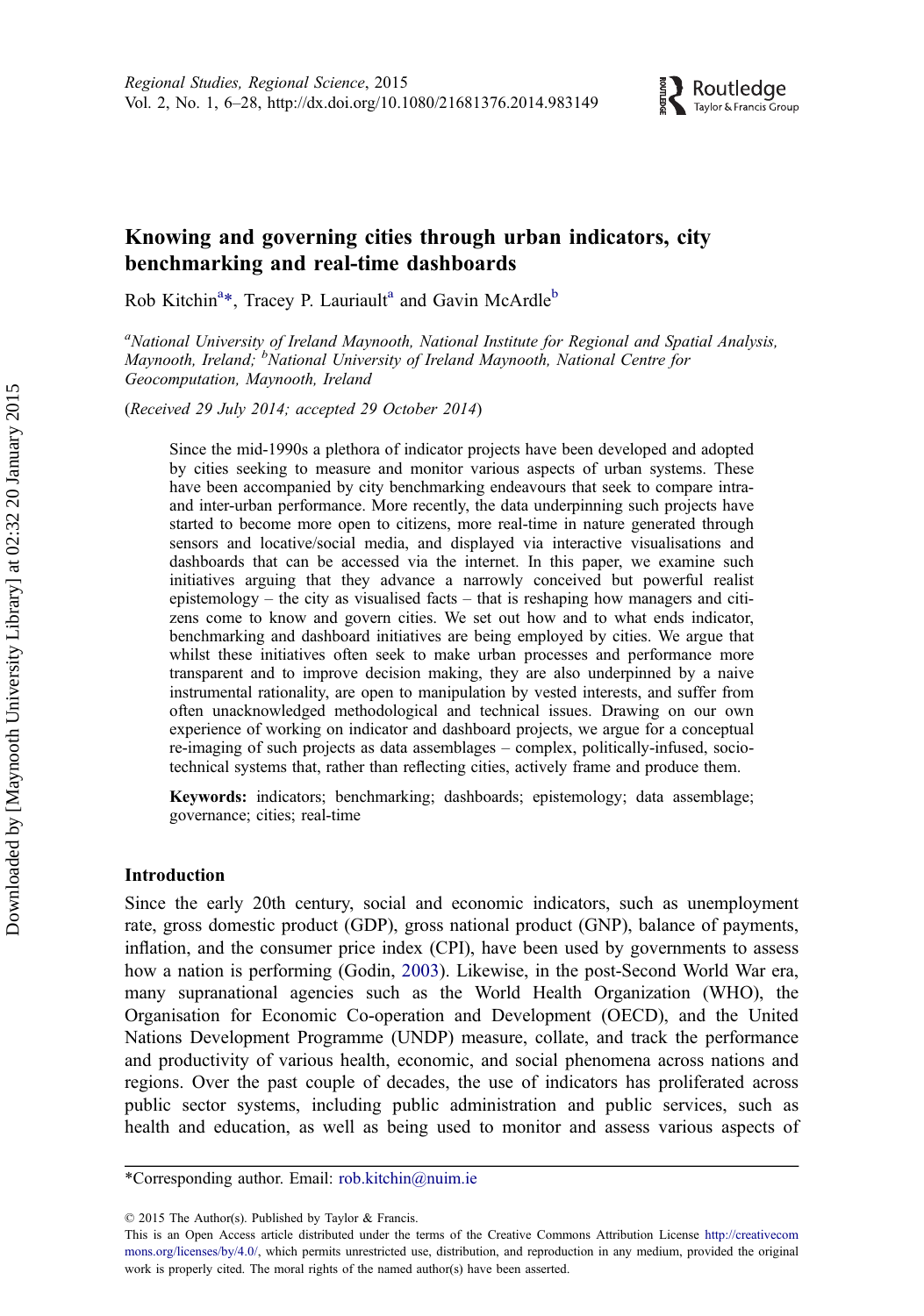cities such as competitiveness, sustainability, quality of life, well-being and urban services. Many cities around the world now routinely generate suites of indicators, using them to track and trace performance, guide policy formulation, and to inform how cities are governed and regulated. Indeed, the use of urban indicators has become normalized as a de facto civic epistemology through which a public administration is measured and performance is communicated (Miller, [2005](#page-23-0)).

Since the turn of the millennium, these indicator suites have been accompanied by numerous city benchmarking projects that compare and rank the relative performance of cities against one another. Even more recently, a number of cities have sought to extend their indicator suites through the incorporation of real-time data, captured predominately through sensors, cameras, and social and locative media (frequently termed 'big data'), often under the banner of smart-city initiatives (Kitchin, [2014b](#page-23-0)). Whilst many urban indicator and benchmarking projects are relatively closed in nature, with the underlying data, methods employed, and outputs locked inside institutions and corporations (that seek to sell the data and associated software), there has been a recent move to open up the data underpinning indicators and share them with citizens through online, interactive data visualizations, often termed 'city dashboards'. These dashboards graph and map indicator data, providing detailed information about city performance and trends, without citizens needing to learn how to handle data or use specialist visualization software. These open data and dashboard initiatives are changing not only the relationship between government and the public, but also the relationships between different business units within government responsible for delivering the services being measured.

This paper provides a critical reflection on urban indicator, benchmarking and dashboard initiatives. It considers what such initiatives mean for how cities are known and governed, drawing on debates in critical data studies, critical geographical information system (GIS), urban studies, urban planning and public administration, and on our own practices of creating/managing national, regional and city indicator projects, working on national spatial data infrastructure projects and cross-jurisdictional data projects in Europe and North America for over a decade, and creating a new dashboard for Dublin. The discussion and analysis is divided into three sections. First, we detail various forms of indicators, benchmarking and dashboards being deployed by cities. Second, we discuss the drivers for these initiatives and how they are being employed by city authorities to understand, monitor, plan and regulate how cities are governed and managed. Third, we critically appraise the validity, veracity and fidelity of indicators, benchmarking and dashboard initiatives, arguing that they employ a limited instrumental rationality and promote a narrowly conceived but powerful realist epistemology – the city as visualized numbers – that whilst often useful for evidence-based decision-making, also has numerous inadequacies. Finally, we set out an alternative conceptualization for such initiatives that, rather than making grand but limited claims to showing cities as they really are, openly recognize and acknowledge: (1) the multiple, complex, interdependent nature of cities that means they cannot be simply disassembled into a collection of facts; (2) they do not merely reflect cities, but actively frame and produce them; and (3) they are not toolkits but data assemblages – complex socio-technical systems infused with politics and context.

#### Knowing the city: indicators, benchmarking, dashboards

#### Urban indicators

Indicators are recurrent quantified measures that can be tracked over time to provide information about stasis and change with respect to a particular phenomenon (Godin,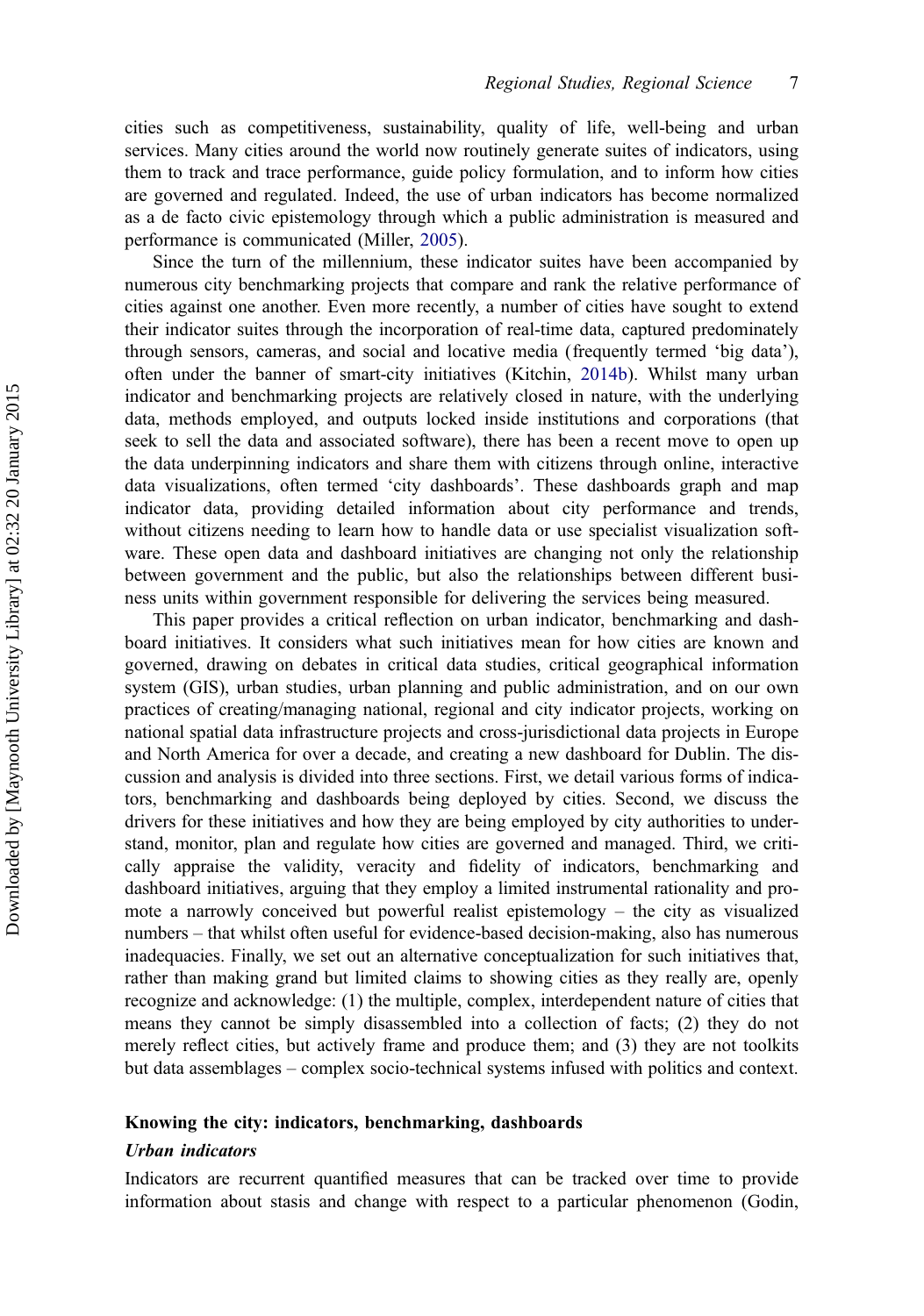[2003\)](#page-22-0). They are rarely generated and used independently, but rather form part of a suite of related measures that cross-validate trends and supply holistic context. With respect to cities, indicators are understood to provide a barometer of how various aspects and parts of a city are unfolding and performing. These trends are most often revealed by charting them as graphs or maps. They can also be inserted into models of various kinds to try to explain present patterns or to simulate and predict what might happen under different circumstances and to envisage future instantiations of the city.

Urban indicator projects have proliferated since the early 1990s driven by two main forces. First, a sustainability agenda arising from the United Nations Conference on Environment and Development (UNCED) in Rio de Janeiro, Brazil, in 1992 and the publication of Chapter 40 of *Agenda 21*, which stated that '[i]ndicators of sustainable development need to be developed to provide solid bases for decision-making at all levels and to contribute to a self-regulating sustainability of integrated environment and development systems' (UNCED, [1992\)](#page-24-0). Subsequently, many city authorities and community groups sought to define and generate indicator data that would fulfil this mandate for their territories. Second, by the rise of new managerialism and the desire to reform the public sector management of city services to make them more efficient, effective, transparent and value for money, combined with citizen and funder demands for evidence-based decision-making.

There are different types of urban indicators that vary in their rationale and how they are deployed. Single indicators consist of the measurement or a statistic related to a single phenomenon. For example, the total number of unemployed people or the unemployment rate where the total number of unemployed people is standardized against the total labour force. The most desirable single indicators are direct measures that are well defined and unambiguous, can be captured as a quantitative measure, and have strong representativeness (they measure what they declare to measure). They are purported to be objective, neutral and value-free, independent of external influence, traceable over time, sensitive to change, verifiable and replicable, easy to interpret, timely (produced regularly and reported with minimal delay), quick and cost-effective to collect, process and update (Bhada & Dan Hoornweg, [2009](#page-21-0); Franceschini et al., [2007\)](#page-22-0). In some cases, indicators are indirect in nature because the underlying phenomenon of interest is intangible or not directly observable. For example, the number of patent applications can be used as proxy for innovation (Gruppa & Mogee, [2004](#page-22-0)). In other cases, the cost of generating new data is too high, leading officials to pick surrogate variables from pre-existing data sets such as censuses.

Composite indicators combine several single measures using a system of weights or statistics to create a new derived measure (Maclaren, [1996](#page-23-0)). For example, a deprivation index usually combines several indicators such as household income, employment status, welfare and health status, and access to services to provide a single overall score. Similarly, geodemographic classifications combine several indicators to determine their dominant characteristics and to compare these geographically across space. Composite indicators recognize that different phenomena are interrelated and multidimensional and that no one indicator can reveal the extent or complexities underpinning an issue such as deprivation or area characteristic. Such indicators can be produced in-house, or acquired from third parties such as think tanks or consulting firms. In the latter cases, the underlying model, algorithm and data sources used to produce the index are generally unavailable to officials as they constitute propriety intellectual property.

These indicators can be deployed in different ways. The first is as *descriptive or* contextual indicators wherein indicators are seen as providing key insights into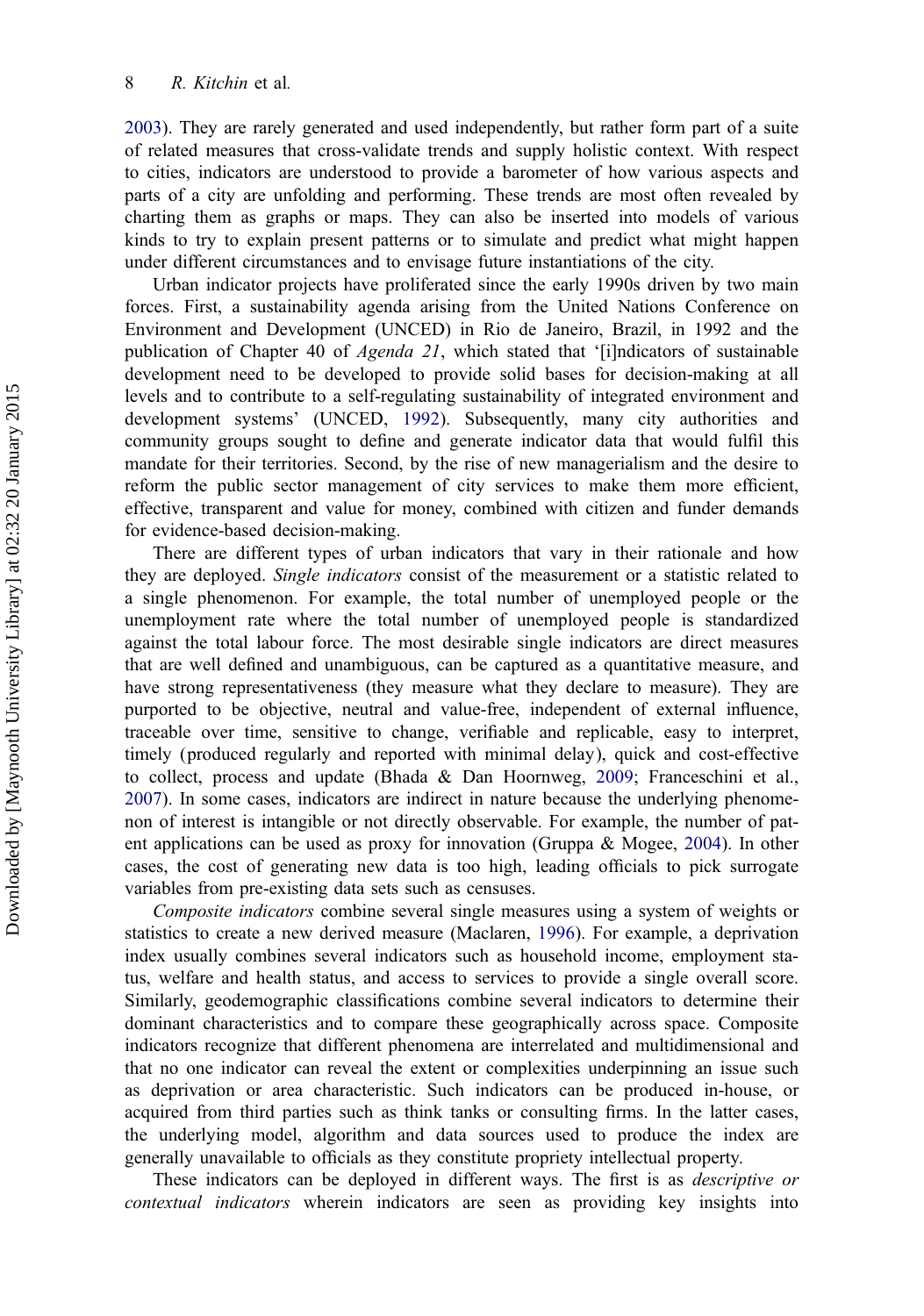particular phenomenon within and between places. In these cases, indicators are viewed as vital sources of evidence for democratic debate and policy formulation with respect to specific issues, such as planning, environmental and social issues, economic performance, and to assess needs and redistribute resources (Innes & Booher, [2000;](#page-22-0) Maclaren, [1996;](#page-23-0) Van Assche, Block, & Reynaert, [2010](#page-24-0)). Federations, such as the European Union and Canada, for example, determine the amount of jurisdictionally bound spending or transfer payments based on a set of indicators representing population characteristics. Descriptive and contextual indicators are generally not used, however, in prescriptive or disciplining ways.

The second is as *diagnostic, performance and target indicators* wherein indicators are viewed as a means to diagnose a particular issue or assess performance such as effectiveness (whether goals and objectives are being met – doing the right things) and efficiency (whether getting the most output for the input – doing things right and value for investment) of a policy or programme, individual workers, departments, organizations and sectors (Franceschini et al., [2007;](#page-22-0) Holden, [2006\)](#page-22-0). Targets can be absolute (to reach a defined level) or relative (to match the performance of another organization/ place). Whereas the descriptive/contextual use of indicators simply charts how phenomena change over time, the diagnostic use of indicators 'require an act of scientific imagination', taking 'an extra step toward invoking theories of causality' (Holden, [2006](#page-22-0), p. 175). In other words, it is assumed that the indicators selected can be used to diagnose the cause of the problem and to measure the impact of the potential solution, assessing whether a phenomenon is being transformed in the way desired or has reached a designated threshold or target (Maclaren, [1996](#page-23-0); Newton, [2001](#page-23-0)). As such, the indicators provide evidential feedback loops that can be used to identify gaps between performance and expectation, formulate new interventions, and to set new goals and targets (Franceschini et al., [2007](#page-22-0); Innes & Booher, [2000](#page-22-0)). They also often constitute part of a transparency agenda to communicate concerns to citizens and to provide them with a means to assess city management and policies (Edwards & Thomas, [2005](#page-22-0); Miller, [2005\)](#page-23-0).

The third is as *predictive and conditional indicators* wherein indicators are not just used to measure the here and now, but are used to predict and simulate future situations and performances. Here indicators are used as key inputs, along with other reference, baseline and framework data, into a variety of predictive forecasting and 'if/then' models (Maclaren, [1996](#page-23-0)). Here, there is an attempt to use suites of timely, well-defined data to model aspects of urban systems and city life with the aim of drawing insights that can be utilized to change present practices to ensure future desired outcomes. Predictive urban analytics is presently a growing field, along with forms of predictive and anticipatory governance that aim to nip problems in the bud before they occur (Kitchin, [2014a\)](#page-23-0).

# City benchmarking

City benchmarking consists of comparing urban indicators within and across cities to establish how well an area/city is performing vis-à-vis other locales or against best practice. The process is often accompanied with scorecarding (Kaplan & Norton, [1992\)](#page-23-0), whereby tables of rankings and ratings, along with changes in relative position, are produced to reveal which places are doing well and who has caught up or fallen behind leading places (Gruppa & Mogee, [2004](#page-22-0)). Benchmarking thus sets an aspirational and competitive agenda for areas/cities in terms of their relative performance to other locales and thus can be used to motivate policy changes deemed necessary to alter their relative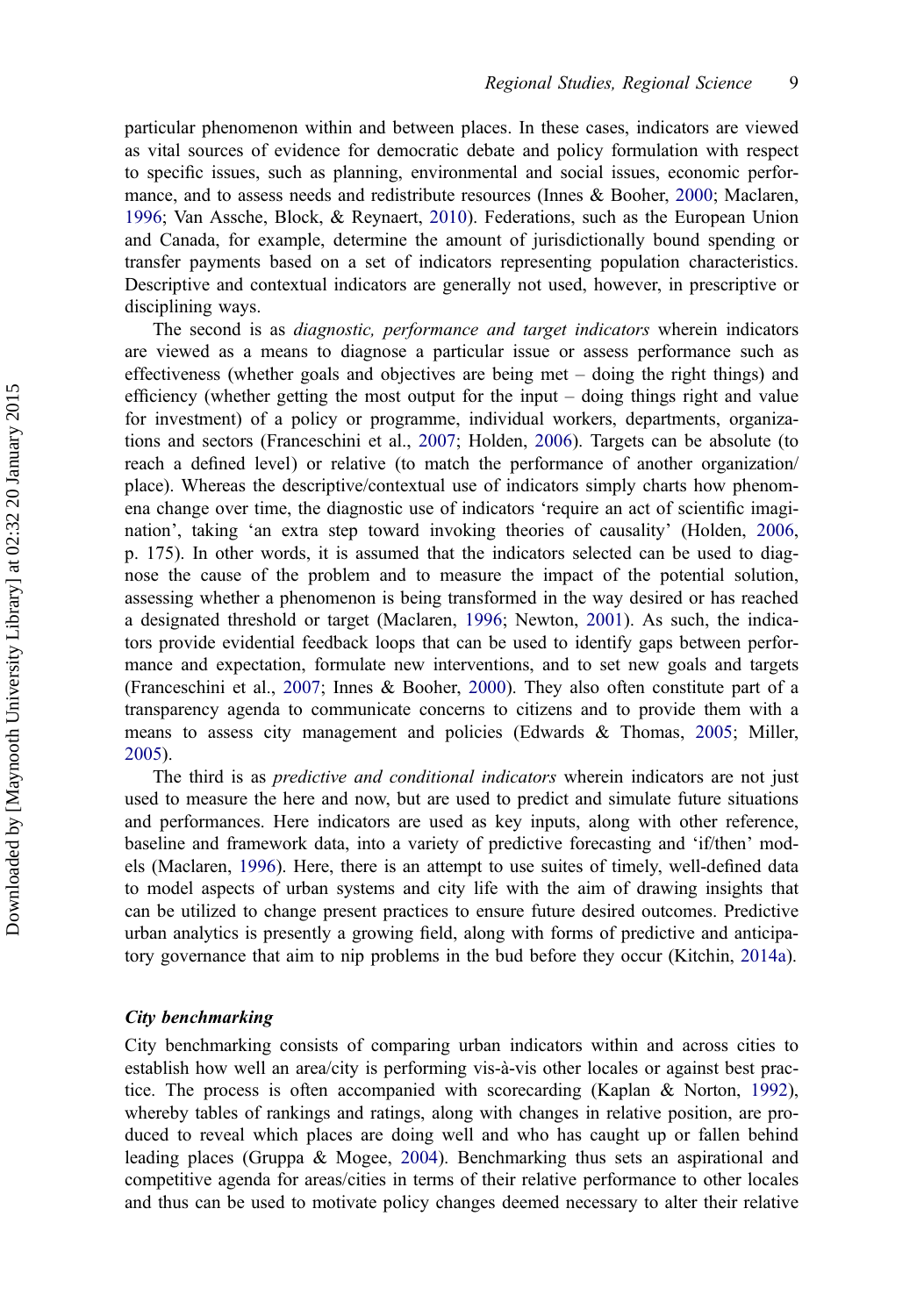rating/ranking. It is seen as facilitating a process of learning by monitoring and comparing (Huggins, [2009](#page-22-0); Longbottom, [2000\)](#page-23-0). It is also seen as a means of holding governments and policy-makers to account for their decisions and actions. When a city is relatively highly ranked, the scores are often also used in place promotion to attract foreign direct investment and tourists, for example.

Huggins ([2009\)](#page-22-0) details three types of area-based benchmarking. First, performance benchmarking that compares how well a place is doing with respect to a set of prescribed indicators. Second, process benchmarking that compares the practices, structures and systems of places. Third, policy benchmarking that compares public policies that influence performance and processes with respect to outcomes and meeting prescribed expectations. Luque-Martınez and Munoz-Leiva [\(2005](#page-23-0)) detail that these can be benchmarked in three ways. Competitive benchmarking wherein cities are ranked and rated regardless of whether they want to participate in the process (e.g., the best or most innovative place to live). Cooperative benchmarking where cities cooperate with the benchmarker, providing necessary information but often on the basis that target cities are not direct competitors (e.g. vital signs). Collaborative benchmarking where several cities work together to produce standardized indicators and to share knowledge and resources (e.g., Federation of Canadian Municipalities [FCM] quality of life indicators).

Jones Lang LaSalle report that there are now over 150 city benchmarking initiatives that seek to compare and contrast hundreds of cities globally (Moonen & Clark, [2013\)](#page-23-0). Some of these initiatives benchmark cities across a range of indicators, some focus on particular sectors such as economic performance and maybe directed at particular constituents such as economic investors, and some seek to provide a single composite score that are amalgams of a number of indicators. An example of the first kind is the Global City Indicators Facility (GCIF) (cityindicators.org), a joint project of The World Bank, UN-Habitat, the World Economic Forum, OECD, and the Government of Canada, that collects and compares indicators with respect to 20 themes centred on city characteristics, services and quality of life for 254 cities across 81 countries. GCIF have also been responsible for creating an International Organization for Standardization (ISO) standard for city benchmarking indicators (ISO 37,120[:2014](#page-22-0)) designed to produce standardized global urban data that would be seen as reputable and verifiable by third parties, thus providing confidence in their use for monitoring purposes and policy development (Hoornweg et al., [2007](#page-22-0); ISO, [2014\)](#page-22-0). An example of a composite index is the A.T. Kearney Global Cities Index [\(2012](#page-23-0)) which produces a single city benchmark score that blends five dimensions: business activity (30%), human capital (30%), information exchange (15%), cultural experience (15%) and political engagement (10%). Some benchmarking initiatives are open and supported by open-access websites, including data visualizations, others closed and only accessible through a fee or membership (i.e. GCIF). Each initiative has a different set of comparator cities, with the rationale for inclusion varying across initiatives. In each case, however, for cities to be included comparable indicator data have to be available and this often means reliance on nationally produced statistical data.

#### Real-time dashboards

Visualizations have long been used to summarize and communicate data, for example using statistical charts and graphs, diagrams, and maps. Unsurprisingly then they have been a key means of analysing and interpreting indicator and benchmarking data, used to reveal the structure, pattern and trends of variables. Dashboards provide a means of collecting together and displaying a number of indicators through a common graphic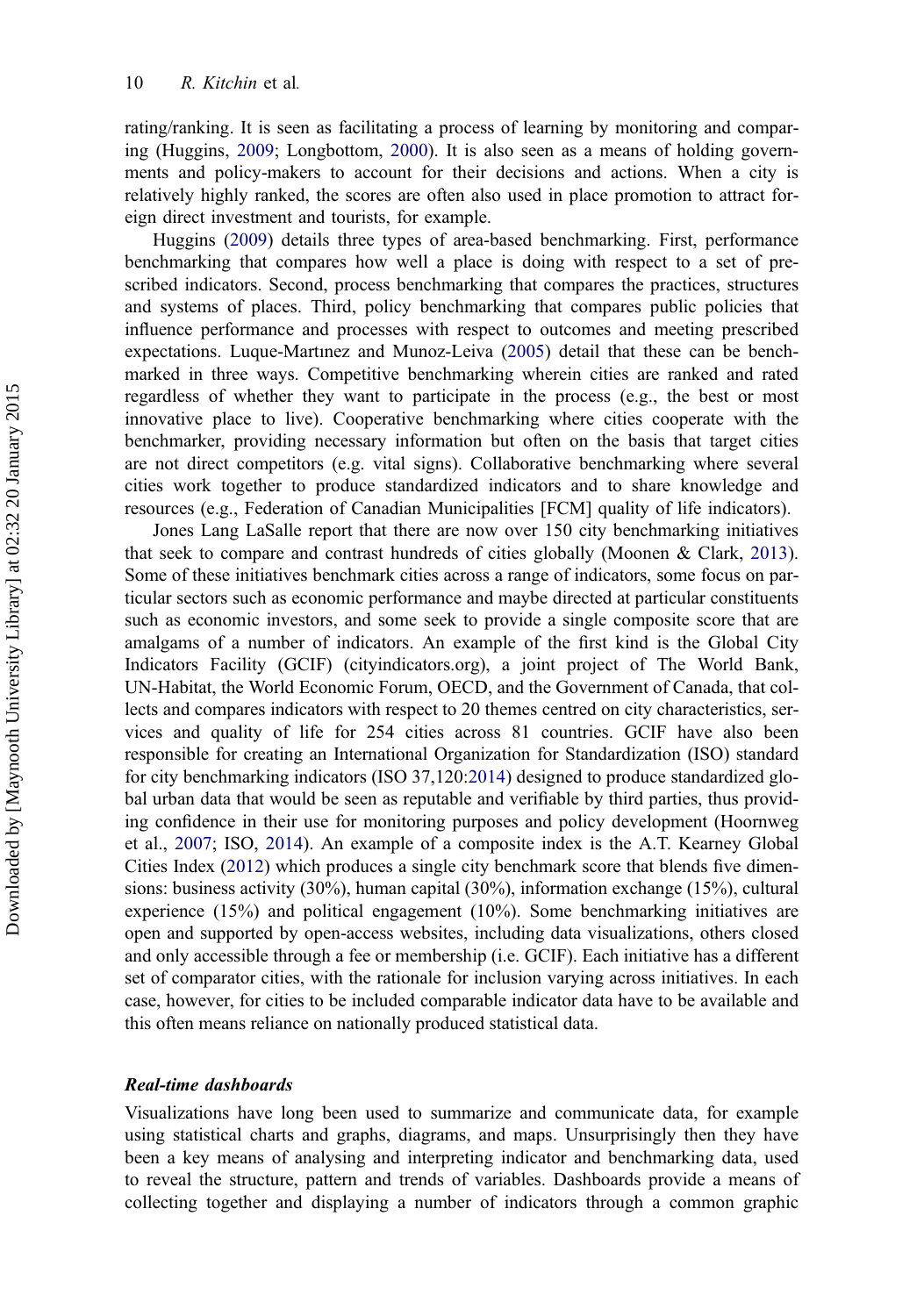<span id="page-7-0"></span>interface (Lake, [2013,](#page-23-0) compares 24 dashboards). For Few [\(2006](#page-22-0), p. 34) a 'dashboard is a visual display of the most important information needed to achieve one or more objectives; consolidated and arranged on a single screen so the information can be monitored at a glance'. Just as a car dashboard provides critical information needed to operate the vehicle at a glance, indicator dashboards provide key information for running companies or cities (Dubriwny & Rivards, [2004\)](#page-22-0). Information is typically communicated through gauges, traffic light colours, meters, arrows, bar charts, graphs, etc. (Few, [2006\)](#page-22-0).

Analytical dashboards extend well beyond a single summary screen to act as a console for navigating, drilling down into, visualizing and making sense of numerous layers of interconnected data, enabling summary-to-detail exploration within a single visualization system (Dubriwny & Rivards, [2004\)](#page-22-0). Such dashboards act as cognitive tools that improve the user's 'span of control' over a large repository of voluminous, varied and quickly transitioning data (Brath & Peters, [2004\)](#page-21-0), enabling domains to be explored and interpreted in an easily digestible and intuitive way without the need for specialist analytics skills (the systems are point and click and require no knowledge of how to produce such graphics or coding). They can also facilitate the exporting of visualizations for use in documents, or sharing via social media, or accessing the underlying data for importing into other analytical packages.

Traditionally, dashboards displayed fixed graphics, but more recently they have become more interactive in nature with users able to interact with the data, changing the mode of display and selecting and querying data. Moreover, data can be simultaneously visualized in a number of ways, for example as a table, graph and map, with queries in the different panes replicated across them so that clicking on a data cell highlights the same data point on the graph and the area it refers to on the map. Dashboards have also been extended to visualize real-time data, thus enabling the dynamic nature of urban phenomenon, such as traffic flow or air quality or specific events, to be tracked and compared over time and space in the here-and-now.

Dynamic dashboards are often on display on computer monitors in modern control rooms, summarizing graphically a system in flux for human operators, or are sometimes



Figure 1. The Centro de Operacoes Prefeitura do Rio in Rio de Janeiro, Brazil. Source: <http://ipprio.rio.rj.gov.br/centro-de-operacoes-rio-usa-mapas-feitos-pelo-ipp/.>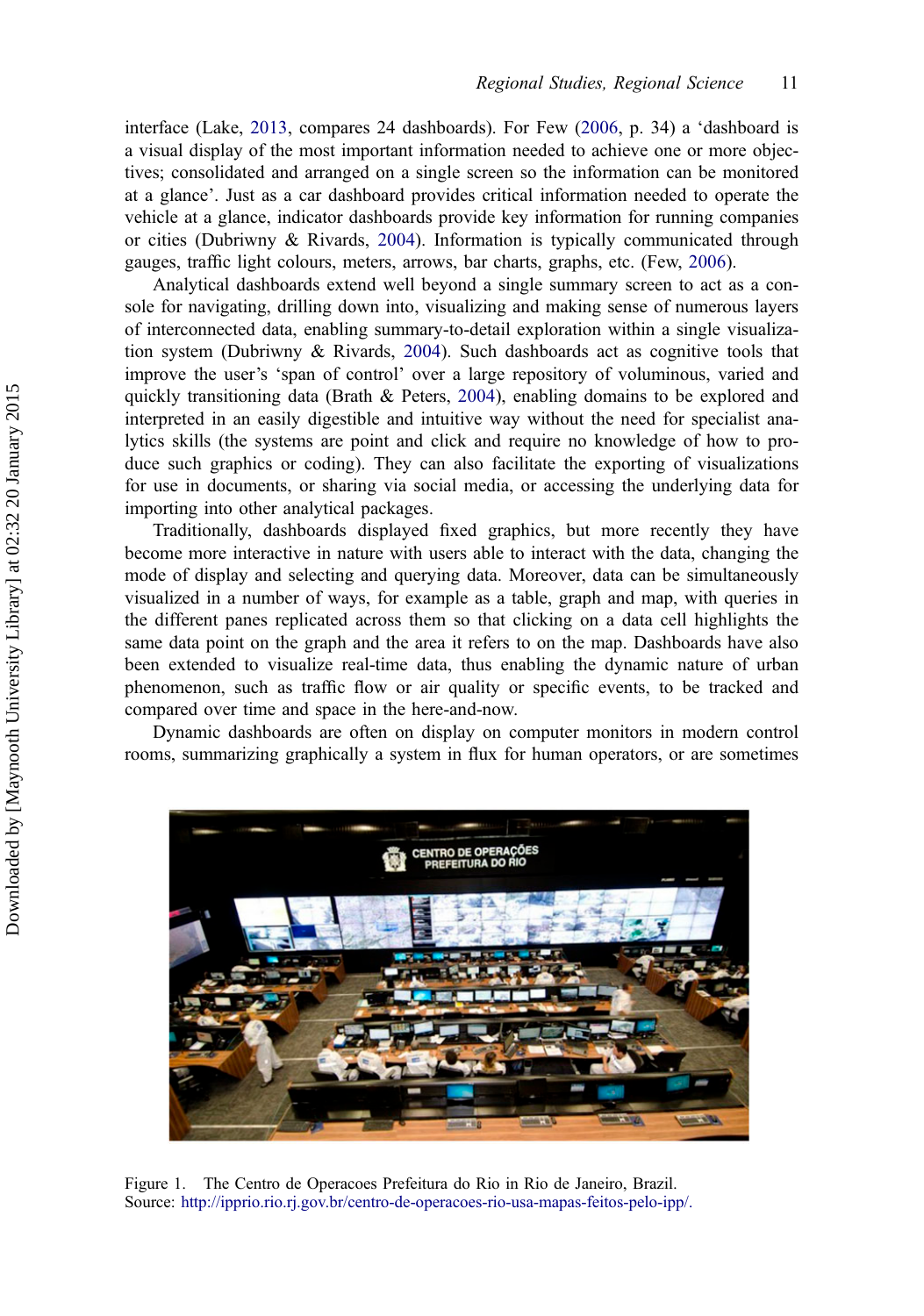found in public spaces to communicate information to citizens (e.g., the iPad wall in the Mayor of London's office; Gray, Milton, & Hudson-Smith, [2013](#page-22-0)). Since the NASA Moon landing broadcasts, such displays have become iconic and sublime representations of how the control of domains is maintained (Mosco, [2004\)](#page-23-0). Today's urban control rooms usually relate to a single domain such as traffic or security or weather. In the case of Rio de Janeiro, however, the live data streams are from 30 agencies, including traffic and public transport, municipal and utility services, emergency services, weather feeds, and information sent in by employees and the public via telephone, internet and radio, are fed into a single data analytics centre where they are visualized in a myriad of ways (Figure [1\)](#page-7-0) (Singer, [2012](#page-24-0)). Similar centres are now being developed elsewhere, accompanied by a range of apps for citizens to access and utilize some streams of data. With respect to the latter, a number of prototype open access real-time dashboards have been developed (e.g., CASA's London City Dashboard, a single screen dashboard; [http://city](http://citydashboard.org/london/) [dashboard.org/london/](http://citydashboard.org/london/)) (Figure 2), some of which mix traditional indicator visualizations with new real-time data to provide a comprehensive city overview composed of both administrative and operational data (e.g., Dublin Dashboard, an analytical dashboard, which launched in September 2014; [http://www.dublindashboard.ie\)](http://www.dublindashboard.ie) (Figure [3\)](#page-9-0). The power of such dashboards is that they quickly and effectively provide city managers and, to a lesser extent, citizens with up-to-date detailed information about different aspects of urban systems and milieu, and how they are changing over time and space.

# Governing the city using indicators, benchmarking, dashboards

For their advocates, the power of indicators, benchmarking and dashboards is that they reveal in detail and very clearly the state of play of cities. They enable one to know the



Figure 2. CASA's London City Dashboard. Source: <http://citydashboard.org/london/.>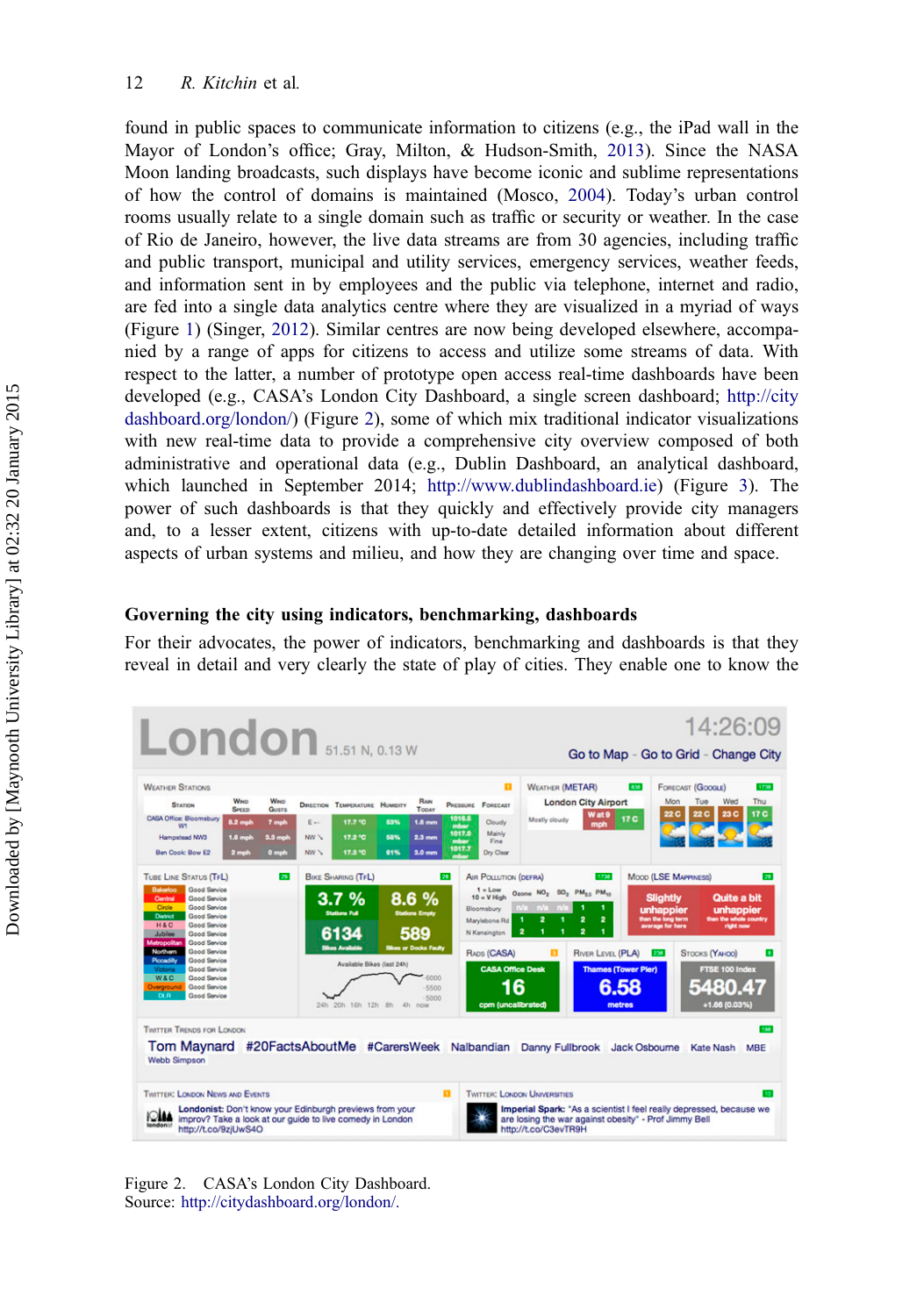<span id="page-9-0"></span>

Figure 3. Dublin Dashboard. Source: <http://www.dublindashboard.ie/.>

city as it actually is through objective, trustworthy, factual data that can be statistically analysed and visualized to reveal patterns and trends and to assess how it is performing vis-à-vis other places. Indicator data provide a rational, neutral, comprehensive, and commonsensical evidential basis for monitoring and evaluating the effectiveness of urban services and policy, to develop new interventions, and to learn and manage through measurement. They thus provide a powerful realist epistemology that not only shapes how we understand cities, but also is easily translatable into a means for assessing and formulating how cities are managed and governed. In general, how cities view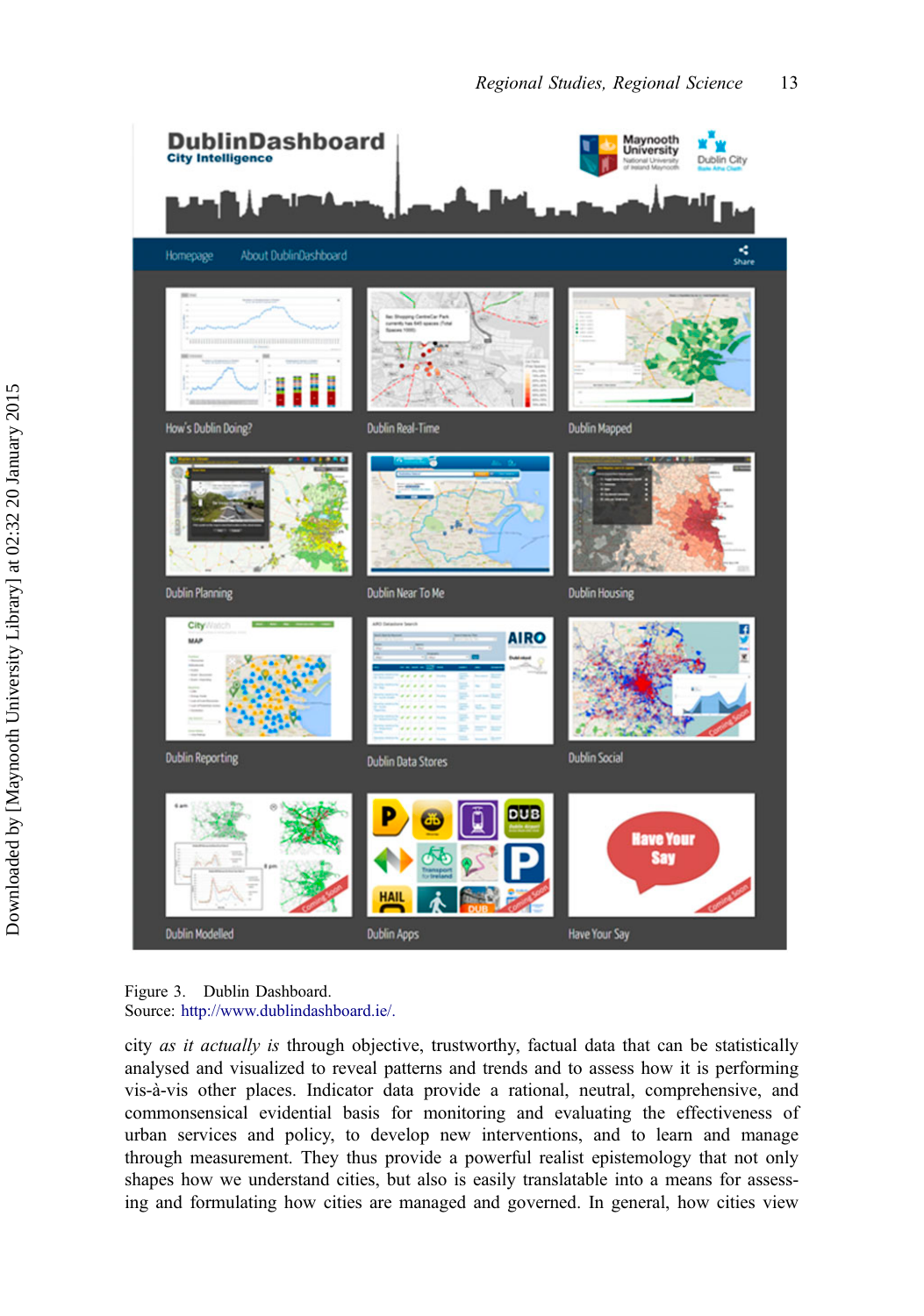indicators, benchmarking and dashboards, the kinds of indicators and systems they deploy, and how they employ them falls into two broad camps, both of which reveal the inherent tension in such initiatives between facilitating empowerment, democracy, accountability and transparency, and enacting regulation, control, efficiency and effectiveness (de Waal, [2014;](#page-22-0) Hezri & Dovers, [2006](#page-22-0)).

First, some municipalities use indicator and benchmarking initiatives to underpin forms of new managerialism, wherein they are used to guide operational practices with respect to specified targets and to provide evidence of the success or failure of schemes, policies, units and personnel, with the performance being used to discipline underperformance, reward those meeting and exceeding targets, and to guide new strategies, policy, and budgeting (Craglia, Leontidou, Nuvolati, & Schweikart, [2004\)](#page-22-0). Just as the dials and displays of an airline cockpit provide detailed data about an aeroplane and its flight, indicators, benchmarks and dashboards provide city managers with data about the city and its management (Edwards & Thomas, [2005\)](#page-22-0). Within such a framework cities are understood to consist of a set of knowable and manageable systems that act in 'rational, mechanical, linear and hierarchical' ways and 'can be steered and controlled with strong leadership, solid coordination, powerful (planning) instruments and/or high-quality guidance information' (Block & Van Assche, [2010](#page-21-0), p. 3). Here, indicators are employed instrumentally, used to conduct management by measurement, wherein indicators form a key means of determining whether a strategy is working, following the doctrine of Franceschini et al. ([2007,](#page-22-0) p.9) that '[a] strategy without indicators is useless; indicators without a strategy are meaningless'. Such a view is supported by a technocratic rationality which believes that 'more and better knowledge will positively influence the actions taken by decision-makers' (Hezri & Dovers, [2006](#page-22-0), p. 88), as well as driving process and organizational efficiencies and increases in the performance, quality, and productivity of city staff and services.

In such cases, diagnostic, performance and target indicators, as well as competitive city benchmarking, are heavily utilized. For example, since 1990 all Oregon state agencies and departments have used the continual monitoring of performance and target indicators to assess and guide city management with respect to budgeting and policymaking (Brugmann, [1997\)](#page-21-0). Likewise, in New York, Michael Bloomberg's administration ran the city like a data-driven corporation, each division set performance targets against which they were measured (Brash, [2011](#page-21-0)) and, like Rio de Janeiro, established a data analytics hub (Office of Policy and Strategic Planning for New York City) to monitor the city actively, undertake evidence-based resource allocation and predict future scenarios (Feuer, [2013\)](#page-22-0). Similarly, since 1999, Baltimore has used a system called CitiStat actively to guide the development of new policies and programmes and to then monitor and assess the success of their implementation by measuring and tracking indicators. Every week city managers meet in a specially designed room using dashboards to review performance and set new targets for the city as a whole and for each department, and discipline underachievement (Gullino, [2009](#page-22-0); see also Edwards and Thomas, [2005](#page-22-0), for a discussion of weekly review meetings of the Atlanta Dashboard by the mayor's cabinet). In this sense, CitiStat adopts a balanced scorecard approach to city management, a means by which the complexity of governing a large, diverse system can be handled and data-driven decisions taken. CitiStat, and systems like it, have been deployed in dozens of US cities, directly influencing how city services are delivered.

Second, some municipalities use indicators in a more contextual way to provide robust and clear city intelligence, which complements a variety of other information, to help inform policy-making and implementation. In these cases, cities are understood to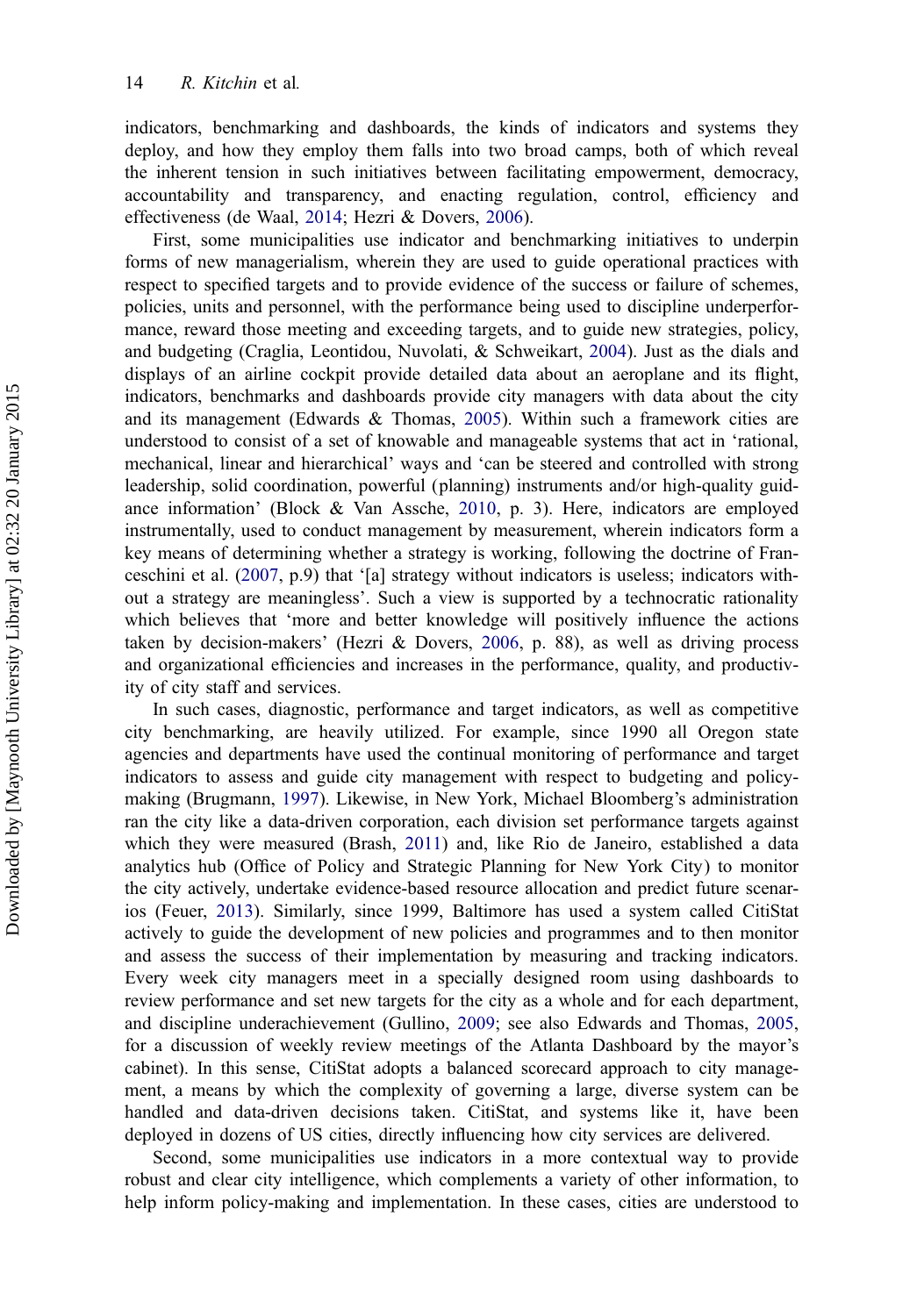consist of multiple, complex, interdependent systems that influence each other in often unpredictable ways. Moreover, governance is seen as being complex and multilevel in nature requiring consensus-building and cooperation across actors and scales, with the performance of systems and staff not easily reducible to performance metrics and targets. In other words, the city is not a machine like an aeroplane that can be fine-tuned and managed through a set of simple indicator-informed levers, nor can it be disassembled into its component parts and fixed (Innes & Booher, [2000](#page-22-0)). As such, indicators are but one element, albeit an important one given their factual, standardized, time-series nature, in a tangled web of processes that help guide strategic decision-making, acting as a common source of information and learning tools about elements of a city, rather than being an evaluation tool of operational programmes or departments or the primary driver of policy and action (Block & Van Assche, [2010\)](#page-21-0). A longstanding example of such an approach is that employed within the Flanders area of Belgium, where since the late 1990s a number of cities have employed a common City Monitor for Sustainable Urban Development, consisting of nearly 200 indicators, to provide contextual evidence for policy-making (Block & Van Assche, [2010,](#page-21-0) Van Assche et al., [2010](#page-24-0)). Similarly, the Boston Metropolitan Area Planning Council employs a regionally integrated government and citizen led indicator and mapping initiative to identify and inform complex policy issues.

In these cases, indicators function as a source of useful, contextual information and enhance processes of 'mapping' (charting what the state of play is) 'weaving' (enabling the binding together diverse forms of knowledge) and 'steering' (providing a course for navigation) (Parsons, [2004\)](#page-23-0), facilitating coordination, integration and interaction across departments and stakeholders by providing a common trusted and authoritative data set for the city. Indicator initiatives provide evidence that reduces uncertainty and insecurity in decision-making, enabling the maintenance of stability and control, and improve the quantity and quality of democratic debate concerning policy (Parsons, [2004](#page-23-0); Van Assche et al., [2010\)](#page-24-0). In other words, indicators act to provide a normative and rational bridge between knowledge and policy (Hezri & Dovers, [2006](#page-22-0)). They are not, however, used to direct in very instrumental, mechanistic ways management practices. Indeed, Innes and Booher ([2000\)](#page-22-0) argue that indicators should not be used simplistically to measure policy interventions as they are too generic and narrow and policy's effects are diverse and complex. Moreover,

indicators do not show the causes of problems, only their existence. They show trends in conditions but they do not tell us what to do. Just like a high temperature is a symptom but not the cause nor the disease. They are *indicators*, not answers. Their purpose is to help all of us reflect, experiment and improve (p. 183, original emphasis)

not to monitor, assess, reward or punish.

In both cases – new managerialism and contextual policy formulation – indicators, benchmarks and dashboards form key elements in the move towards data-driven, evidence-based governance and policy formulation; a means to replace anecdote and forms of clientelism, cronyism and localism, which have plagued decision-making and the management and regulation of many cities, with a more rigorous, transparent realist epistemology. They are a key part of the attempt to manage 'what might be termed the epistemological economy – the relationship between the supply and demand for policyrelevant knowledge' and new forms of management (Parsons, [2004](#page-23-0), p. 45; see also Miller, [2005\)](#page-23-0). But what are the limitations and dangers of such an epistemological lens?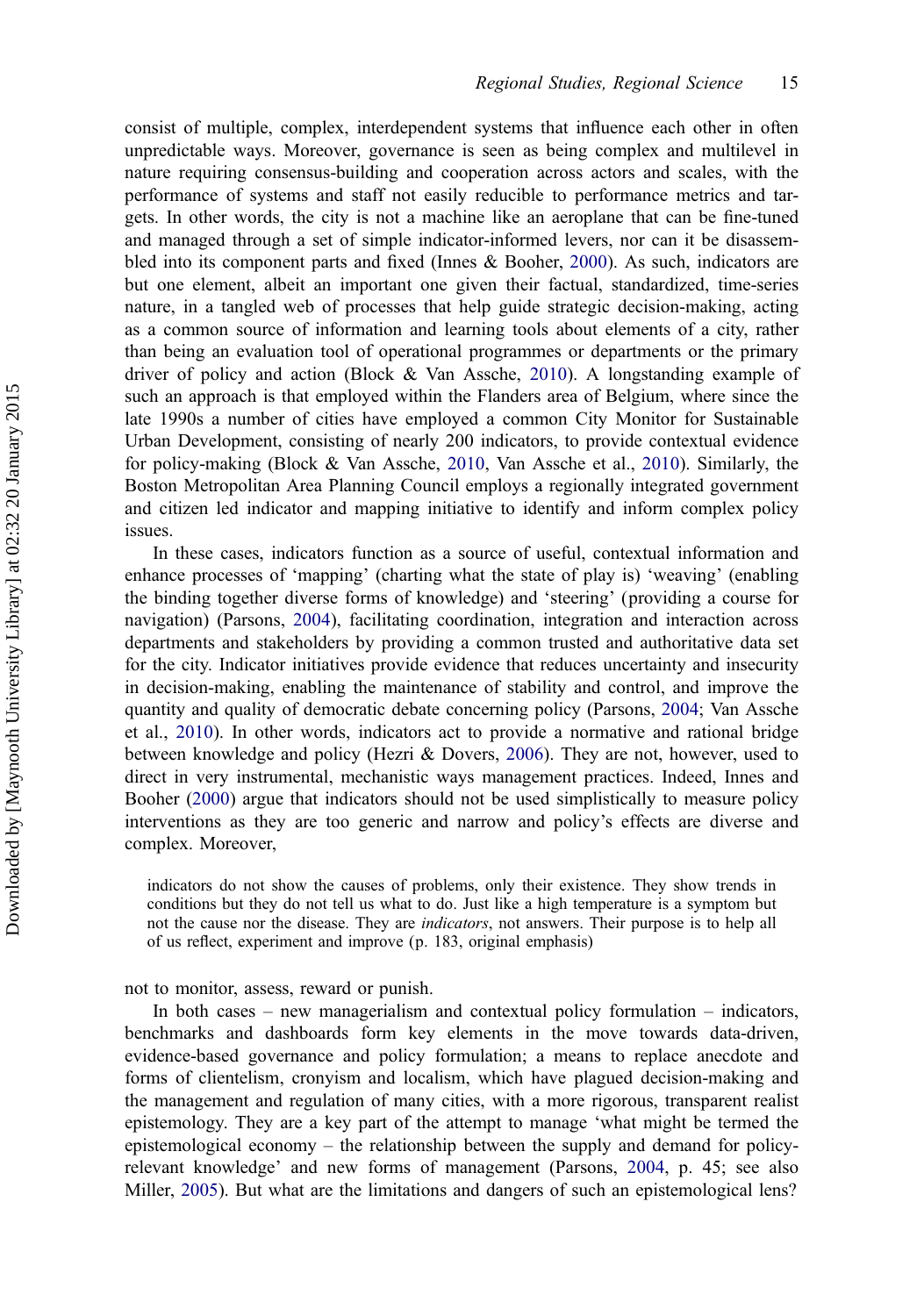# A critical intervention

# Moving beyond a realist ontology and epistemology

Indicator, benchmarking and dashboard initiatives implicitly assume a realist ontology and epistemology that supposes the existence of an external reality that operates independently of an observer and which can be objectively and accurately measured and tracked to reveal the world as it actually is through descriptive statistics and visual representations, such as graphs and maps (Astleithner & Hamedinger, [2003](#page-21-0)). They thus advance a particular way of knowing a city, that of visualized facts. Here, indicator data are understood to be essential in nature; that is, fully representative of that which is being measured (they faithfully capture its essence and are independent of the measuring process) (Desrosières, [1998\)](#page-22-0). Indicator data, it is posited, can be unproblematically abstracted from the world in neutral, value-free and objective ways and be benchmarked against each other. A fact is after all a fact and can be accurately measured – there are  $x$ number of people living in a city;  $x$  percentage of them are unemployed; there are  $x$ number of deaths due to different illnesses; the trains are on average x minutes late; the level of pollution consists of x parts per million; etc. And a rate of unemployment in one city can be accurately compared with other cities. In cases where people play a central role in data collection it is assumed that a form of mechanical objectivity is deployed that adheres to defined rules and rigorous, systematic method to produce distant, detached, impartial and transparent data that are free of researcher bias and preferences, and are independent of local customs, culture, knowledge and context (Porter, [1995\)](#page-23-0). Indicator and benchmark data are thus assumed to have no inherent politics or ulterior agenda and can be taken at face value (Kitchin, [2014a](#page-23-0)). From this perspective, indicator, benchmarking and dashboard initiatives are powerful toolkits for transforming the city into atomized factual elements that can be tracked and traced, visualized and analysed, interpreted and acted upon.

In contrast, a critical understanding of data recognizes that data do not exist independently of the ideas, instruments, practices, contexts, knowledges and systems used to generate, process and analyse them, regardless of them often being presented in this manner (Lauriault, [2012](#page-23-0); Ribes & Jackson, [2013](#page-24-0)). Data are generated as the product of many minds working within diverse situations, framed and shaped within contexts and structures (Kitchin, [2014a](#page-23-0)). How we conceive of data, how we measure them and what we do with them actively frames the nature of data. Data do not pre-exist their generation; they do not arise from nowhere. Data are epistemological units, made to have a representational form that enables epistemological work, and data about the same phenomena can be measured and recorded in numerous ways, each providing a different set of data that can be analysed and interpreted through varying means (Poovey, [1998\)](#page-23-0).

How data are generated, then, is not inevitable: protocols, organizational processes, measurement scales, categories, and standards are designed, negotiated and debated. Consequently, how data are ontologically defined and delimited is not a neutral, technical process, but a normative, political, and ethical one that is often contested and has consequences for subsequent analysis, interpretation and action (Bowker & Star, [1999\)](#page-21-0). Or as Bowker [\(2005](#page-21-0)) puts it, data are never raw, but always already cooked. Similarly, databases and data infrastructures, such as indicator and benchmarking initiatives, are not neutral, technical means of assembling, processing and displaying data, but are bundles of contingent and relational processes that shape their constitution and operation (Kitchin & Dodge, [2011;](#page-23-0) Star & Ruhleder, [1996](#page-24-0)). They are complex socio-technical systems that do not simply reflect the world, but actively produce it (Kitchin, [2014](#page-23-0),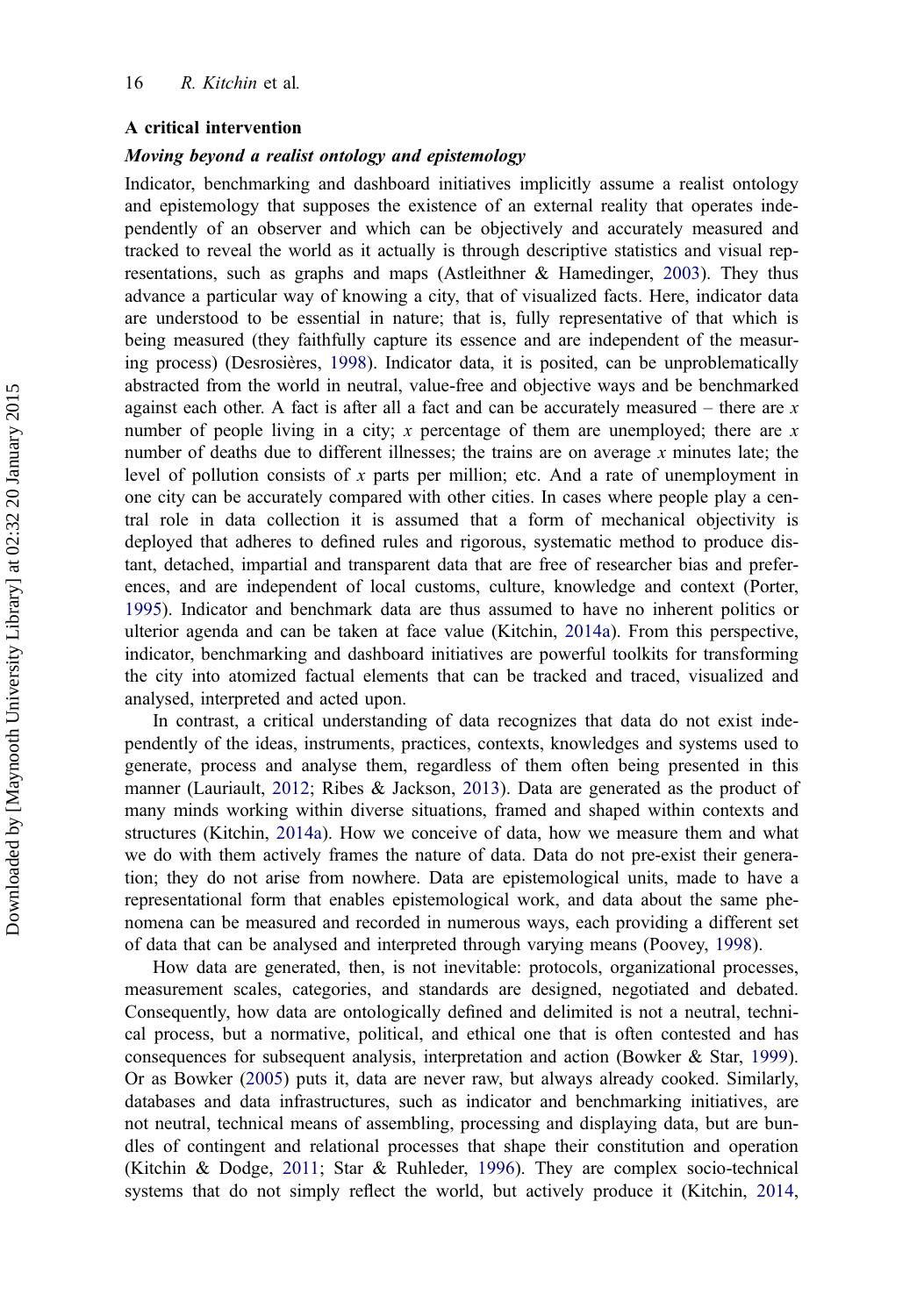Lauriault, [2012](#page-23-0)). They exemplify technopolitical regimes 'grounded in institutions [...] consist[ing] of linked sets of people, engineering and industrial practices, technological artefacts, political programs, and institutional ideologies which act together to govern technological development' (Hecht, [2001](#page-22-0), p. 257) and enable the administering at a distance of sovereign power and forms of biopower; that is, the exercise of legal and administrative control over people and their environs.

From these perspectives, indicator, benchmarking and dashboard initiatives are not merely toolkits. Instead, such initiatives constitute what Kitchin ([2014a](#page-23-0), p. 24) terms a 'data assemblage', a socio-technical system composed of many apparatuses and elements that are thoroughly entwined (Table 1). The apparatuses and their elements frame the nature, operation and work of an indicator initiative. And as new ideas and knowledges emerge, technologies are invented, skill sets develop, debates take place, and the form of city governance alters, the data assemblage evolves and mutates. As Astleithner and Hamedinger ([2003,](#page-21-0) p. 629) contend, indicator projects

evolve out of policy-making processes and the debates on them are dynamic sites of conflict and cooperation between policy actors. Indicator sets are embedded in specific situational contexts, in which actors define the form, function and role of indicator sets as part of policy-making processes.

This is why there are so many different types of such projects, using alternative amalgams of indicators, operating in different ways, for varying purposes (Mori & Christodoulou, [2012](#page-23-0)). In other words, indicator initiatives are never neutral, essential,

| Apparatuses                          | Elements                                                                                                                                                                                                |
|--------------------------------------|---------------------------------------------------------------------------------------------------------------------------------------------------------------------------------------------------------|
| Systems of thought                   | Modes of thinking, philosophies, theories, models, ideologies,<br>rationalities, etc.                                                                                                                   |
| Forms of knowledge                   | Research texts, manuals, magazines, websites, experience, word of<br>mouth, chat forums, etc.                                                                                                           |
| Finance                              | Business models, investment, venture capital, grants, philanthropy,<br>profit, etc.                                                                                                                     |
| Political economy                    | Policy, tax regimes, public and political opinion, ethical considerations,<br>etc.                                                                                                                      |
| Governmentalities and<br>legalities  | Data standards, file formats, system requirements, protocols, regulations,<br>laws, licensing, intellectual property regimes, etc.                                                                      |
| Materialities and<br>infrastructures | Paper/pens, computers, digital devices, sensors, scanners, databases,<br>networks, servers, etc.                                                                                                        |
| Practices                            | Techniques, ways of doing, learned behaviours, scientific conventions,<br>etc.                                                                                                                          |
| Organizations and<br>institutions    | Archives, experts, corporations, consultants, manufacturers, retailers,<br>government agencies, universities, conferences, clubs and societies,<br>committees and boards, communities of practice, etc. |
| Subjectivities and<br>communities    | Of data producers, curators, managers, analysts, scientists, politicians,<br>users, citizens, etc.                                                                                                      |
| Places                               | Labs, offices, field sites, data centres, server farms, business parks, etc.,<br>and their agglomerations                                                                                               |
| Marketplace                          | For data, its derivatives (e.g., text, tables, graphs, maps), analysts,<br>analytic software, interpretations, etc.                                                                                     |

Table 1. Apparatuses and elements of a data assemblage.

Source: Kitchin [\(2014\)](#page-23-0), p. 25.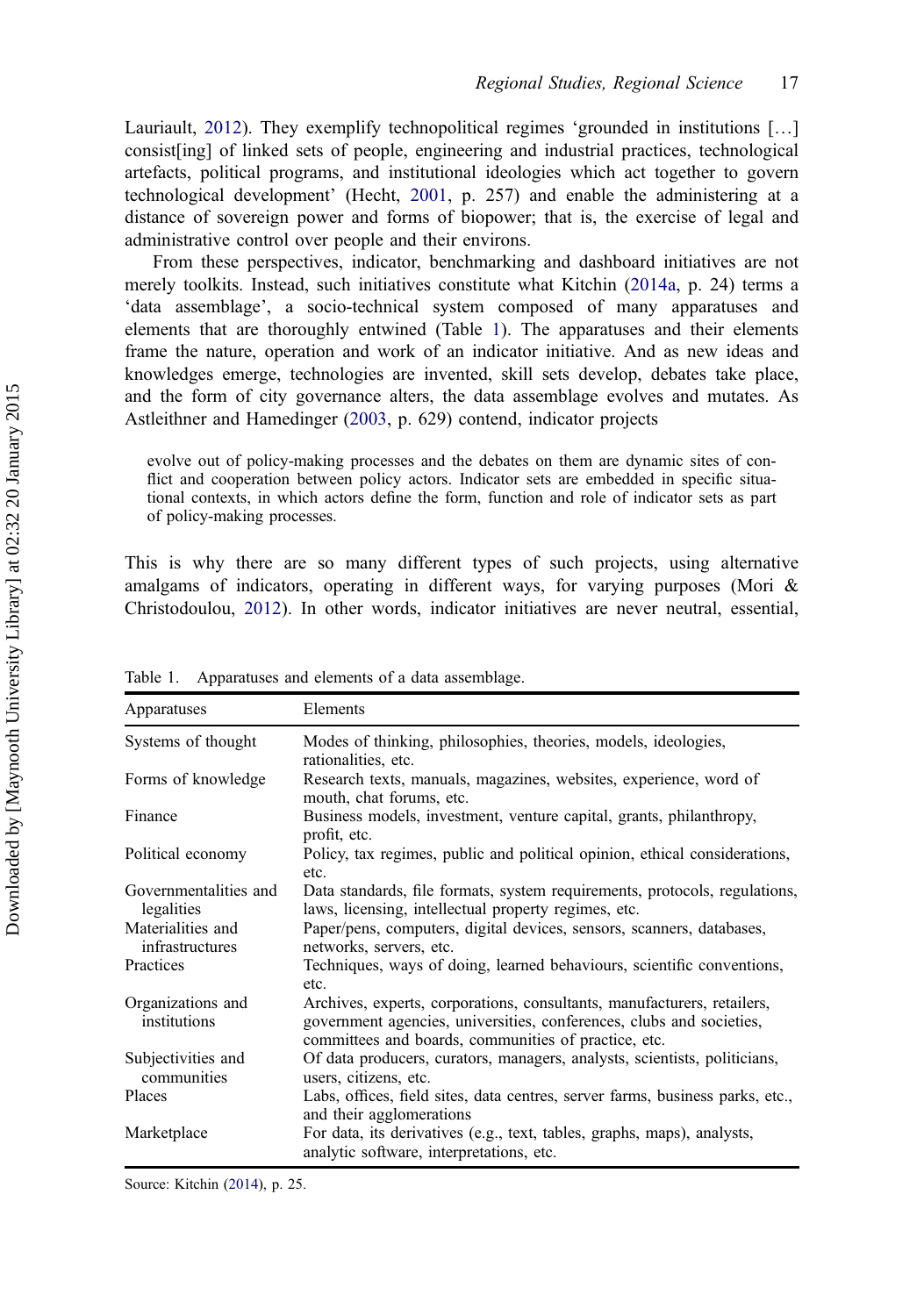objective, but are rather contingent, relational and contextual; their data never raw but always cooked to some recipe by chefs embedded within institutions that have certain aspirations and goals and operate within wider frameworks.

Indicator, benchmarking and dashboard initiatives inherently express a normative notion about what should be measured, for what reasons, and what they should tell us, and are full of values and judgements shaped by a range of views and contexts. There is a politics to indicator and benchmark selection, their communication and visualization, their deployment, and their use. For example, in some initiatives indicator selection is stakeholder-led and/or community-participatory-led through open debate at invited or public meetings, or consultancy firms or 'independent' think tanks. Here, there is a tension between participatory and consensus based approaches to deciding on what measures best reveal the state and development of a city versus centralized, technocratic approaches (Block & Van Assche, [2010;](#page-21-0) Beilin & Hunter, [2011](#page-21-0)). In all cases, selection is framed by whether the desired data are readily available and the contingencies and costs of filling any gaps. The selection of indicators can then be principle based or politically driven (to forward or defend a particular agenda, or to enact a compromise vis-à-vis other selections) or data driven (selecting because it exists or omitting because it does not) or economically motivated (created by a sector that stands to benefit from their adoption).

Moreover, indicator, benchmarking and dashboard initiatives have a deep normative effect, being used to shape city governance, modify institutional behaviour, condition workers, influence decision-making, and shape spending patterns (Franceschini et al., [2007\)](#page-22-0). In this sense, they do not simply act as a camera reflecting the world as it is, but rather act as an engine shaping the world in diverse ways (MacKenzie, [2008\)](#page-23-0). They not only represent urban systems, but also help produce them. As Hezri ([2004\)](#page-22-0) details, indicators can be used in many different ways that are all politically charged: instrumentally (e.g., for problem solving and decision-making), conceptually (e.g., understand and interpret a situation), tactically (e.g., for delaying a strategy, substitute for action, deflect criticism), symbolically (e.g., to provide reassurance or place promotion), and politically (e.g., ammunition to support a particular position). It is also a way to manage at a distance and to alleviate officials from taking full responsibility for the actions they may take, or supports them to make hard decisions and avoid backlash. In other words, indicator measurements, benchmark scorecards and dashboard visualizations are diversely performative, providing an instrumental, technocratic means of viewing and evaluating urban systems and addressing problems, though Hezri and Dovers ([2006,](#page-22-0) p. 95) note that their effects are often quite subtle, with information creeping and percolating through policy systems, influencing decisions by 'becoming embedded in the thought, practices, and institutions' of users and seeping into actions. In so doing they become a normalized way of thinking about and performing governance.

This performativity can be both productive and counterproductive, and paradoxically can have both effects simultaneously. For example, a set of indicators might increase productivity, but also alienate and demoralize staff leading to employee churn. Moreover, the use of indicators can lead to all kinds of unanticipated effects. Salmon ([2014\)](#page-24-0), for example, details that once data-driven forms of management are implemented they rarely deliver the benefits expected and often produce new issues. He draws on Campbell's (1976) Law to explain this: 'The more any quantitative social indicator is used for social decision-making, the more subject it will be to corruption pressures and the more apt it will be to distort and corrupt the social processes it is intended to monitor.' In other words, once introduced city managers start to game the system in rational,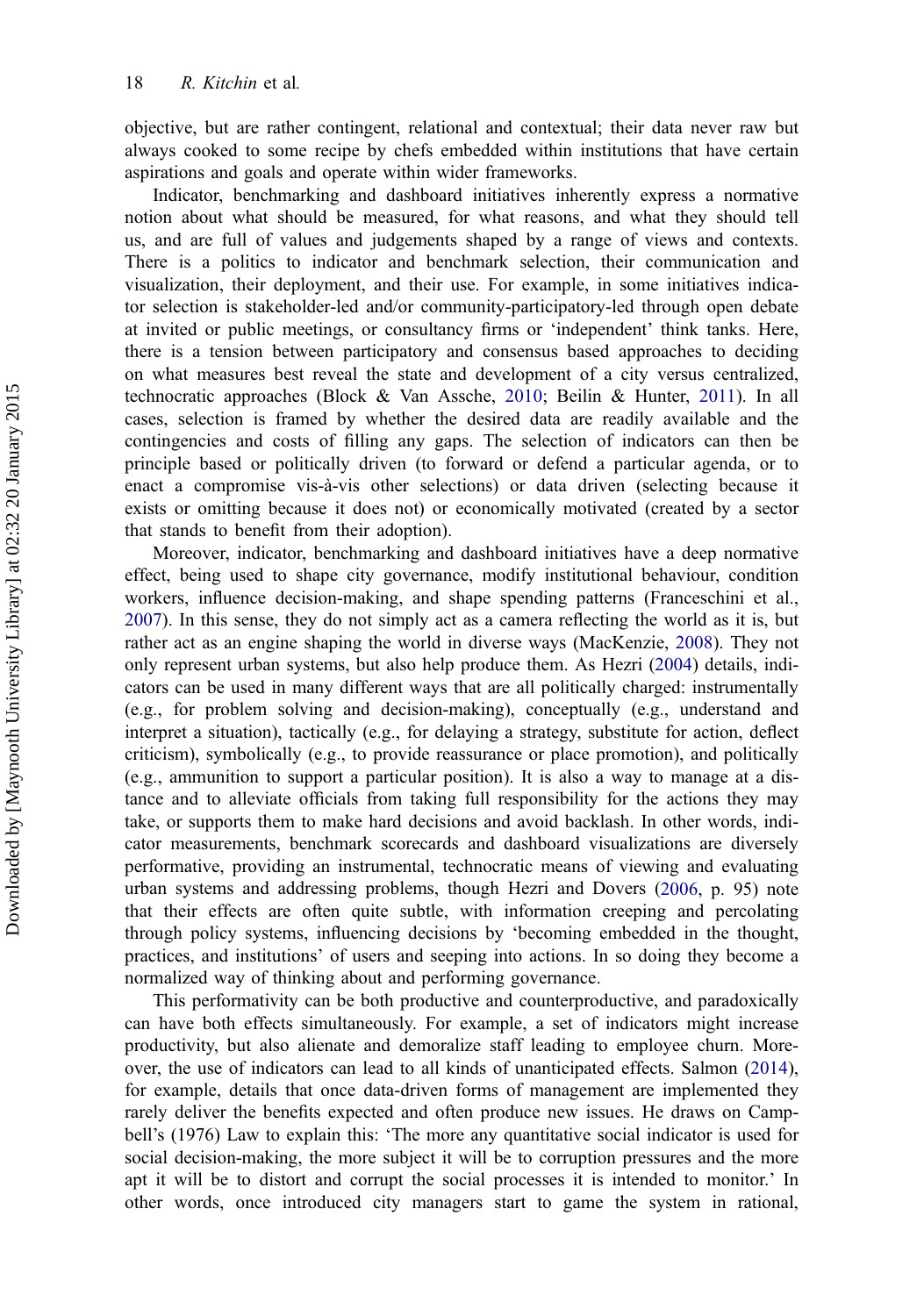self-interested but often unpredictable ways to influence indicator measurements. As Edwards and Thomas ([2005](#page-22-0), p. 371) note: 'the more managers must expose to public scrutiny, the more they may be tempted to spin data to make departmental performance appear more positive than it is'. Similarly, Margetts, Perri, and Hood [\(2010](#page-23-0)) detail the unintended and unanticipated effects associated with modernization projects that paradoxically work to undermine the very outcome they were initiated to produce.

A key element of the normative framing and effects of indicators, benchmarking and dashboards is their instrumental rationality, which is based on a combined and narrowly framed 'episteme (scientific knowledge) and teche (practical instrumental knowledge)', which works to marginalize and replace 'phronesis (knowledge derived from practice and deliberation) and metis (knowledge based on experience)' (Parsons, [2004](#page-23-0), p. 49). Hard facts trump other kinds of knowing, and undermine and displace other scientific forms of urban knowledge that are less systematic and continuous, such as policy analysis, interviews, focus groups, surveys, etc. However, whilst this instrumental rationality challenges anecdotal forms of evidence and planning it also suffers from a number of shortcomings.

First, it is highly reductionist atomizing complex, contingent relationships into simplified, one-dimensional measures that cannot provide a full and multidimensional picture of the city, even when combined into composite indices (Astleithner and Hamedinger [\(2003](#page-21-0)). Second, it decontextualizes a city from history, its political economy, the wider set of social, economic and environmental relations that frame its development, and its hinterland and wider interconnections and interdependencies that stretches out over space and time (cities are open not closed systems; Craglia et al., [2004;](#page-22-0) Mori & Christodoulou, [2012](#page-23-0)). In so doing it suggests that knowing a city can be obtained from merely the summing of its measures, whereas in reality it requires much more. Third, it enables longitudinal analysis but presumes that patterns and trends can be redirected through quick acting policy levers, often ignoring the temporal register of urban processes (that different processes and policies work at different speeds). Indicators demand work in the here and now, but some policy might take decades to mature.

Fourth, it assumes a universalism in the validity of measures and method across place – that it should be possible to measure, visualize and compare the same facts between cities in a standardized fashion. This is particularly the case with urban benchmarking projects that presume that it makes perfect sense to compare Manchester, Bogota, Delhi, Tokyo, Rome, Nairobi, etc.; all cities with different histories and trajectories, varying political economies and varieties of capitalism, different forms of state apparatus and governance structures, different policies and ambitions across dimensions (quality of life, competiveness, sustainability, etc.), and different access to resources and capacities. Benchmarking assumes there is a normative standard by which they should be judged, some ideal state they are all seeking to achieve, rather than acknowledging that phenomenon in different jurisdictions/places differ from one another often for good reasons, and that how indicators relate to policy-making in one place may produce poor policy in another or simply foster imitation and copying rather than fostering policy grounded in the strengths and needs of that locale (Huggins, [2009;](#page-22-0) Gruppa & Mogee, [2004\)](#page-22-0). Moreover, benchmarking is a zero-sum game in that cities are rated and ranked, with only one city being able to occupy each place, so that despite the fact that they may have improved their performance they are still lowly ranked vis-à-vis other locales; instead it makes more sense to compare a city to a benchmark fixed in time relating to that city (Greene, Tracey, & Cowling, [2007\)](#page-22-0).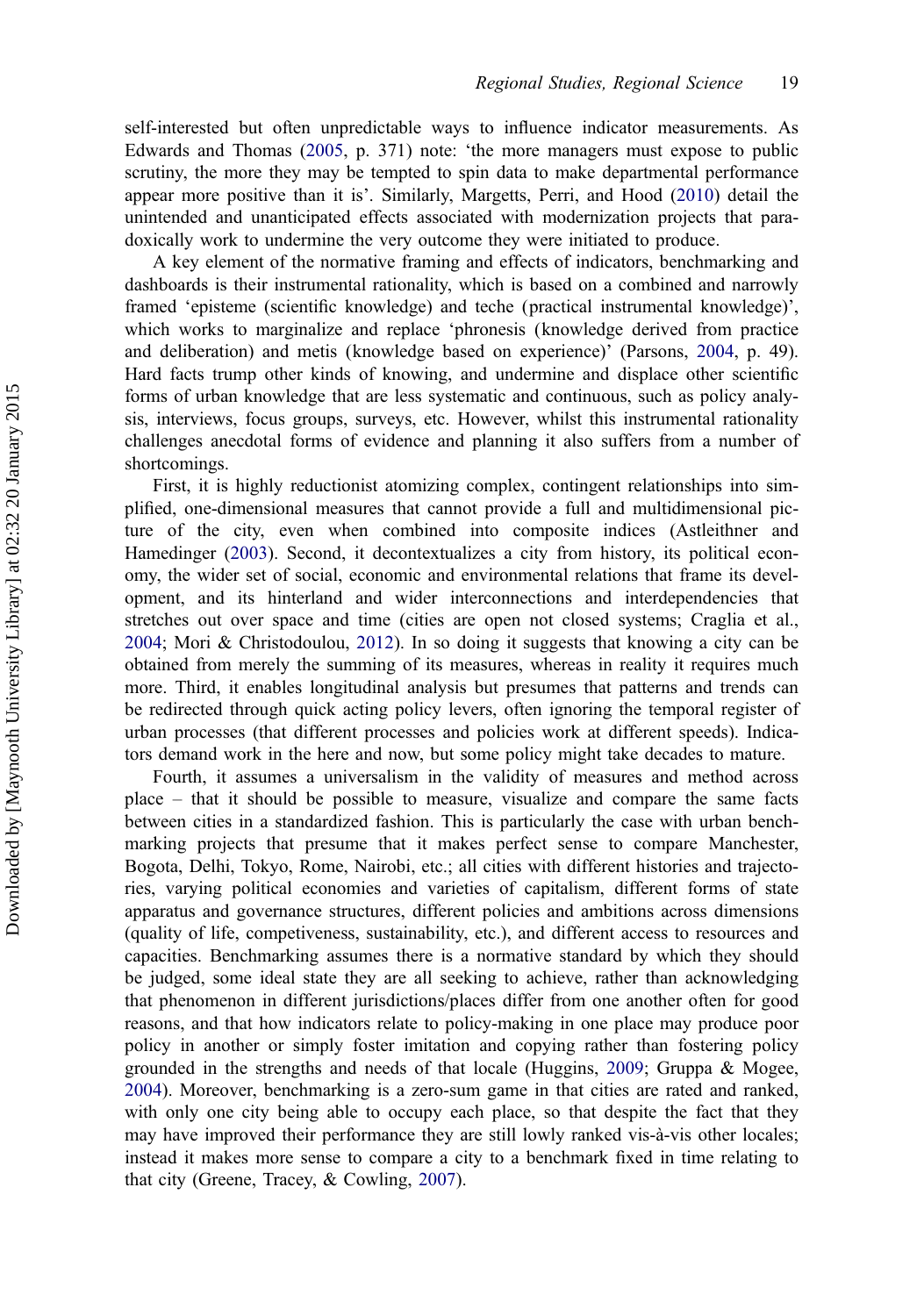This instrumental rationality extends to how indicator and benchmarking data are visualized and communicated through dashboards. Without the graphics and maps of urban dashboards it would be all but impossible to manage and make sense of so much data, especially real-time data. Dashboards facilitate the illusion that it is possible to 'picture the totality of the urban domain', to translate the messiness and complexities of cities into rational, detailed, systematic, ordered forms of knowledge (Mattern, [2014\)](#page-23-0). They empower city managers and citizens 'with fresh eyes designed to interpret and manipulate data, to see more and understand faster' (Pryke, [2010,](#page-24-0) p. 428). Yet, at the same time, dashboards use a global scopic system of generalized visual forms that occludes local forms of knowledge and keep black-boxed the algorithms, databases, software and design decisions that shape the interface's look and feel and operation. Indeed, whilst dashboards can be illuminating, they define and structure their inputs and outputs, highlight and obfuscate particular dimensions of the city, and frame how urban data are engaged with by users (Mattern, [2014](#page-23-0)); they consist of a 'set of conditions, structured relations, that allow certain behaviours, actions, readings, events to occur' (Drucker, [2013](#page-22-0)). As such, a dashboard seeks to act as a translator, not simply a mirror, setting the forms and parameters for how data are communicated and thus what the user can see and engage with. This translation is ideologically framed and inherently political, shaping what questions can be asked of the underlying data and what answers can be obtained (Galloway, [2012](#page-22-0)). After all, a city dashboard forms a communicative protocol (Franceschini et al., [2007\)](#page-22-0) about that city, so how the dashboard is presented and what it presents is full of political considerations (and all kinds of technical, design, social and political negotiations take place in building them).

Rather than think of dashboards in terms of what they are, following Kitchin and Dodge's ([2007,](#page-23-0) [2011\)](#page-23-0) reconceptualization of maps and software, and Drucker [\(2013](#page-22-0)) revisioning of interfaces, it is more productive to think about what they do. From this perspectives, dashboards are more than translators of urban data; they are not 'stable and self-evident, whose meaning can be fixed simply by a detailed reading of its elements' but 'space[s] of affordances and possibilities' (Drucker, [2013](#page-22-0)). Whilst their makers might seek to craft and control their look and feel, and envisage them as detached, passive or neutral instruments that communicate the world as it is, dashboards are much more active and unfold in multifarious ways. They are ontogenetic and performative – always in the process of becoming, of taking place. They do not simply represent urban phenomena, but generate new visions and understandings of the city and alter the 'contours and trajectories of knowledge formation' (Pryke, [2010](#page-24-0), p. 436). They are not merely a conduit for meaning, but are constitutive of and actively produce meaning. Rather than reveal the world as it is, dashboards produce and shape the world; and where they are used to create urban policy they precede the world, as an architectural plan precedes a new building. They are always then open to resistance and rupture, to alternative interpretations and to be put to work in diverse and unforeseen ways. Understood in this way, dashboard visualizations should not be naively accepted and interpreted as neutral, apolitical communication tools, but as active, ideologically loaded engineered devices.

#### Recognizing and dealing with technical and methodological issues

Beyond their assumed instrumental rationality, indicators, benchmarking and dashboards also have a number of technical and methodological issues that are often overlooked or ignored. The data are often taken at face value, viewed as unambiguous and accurate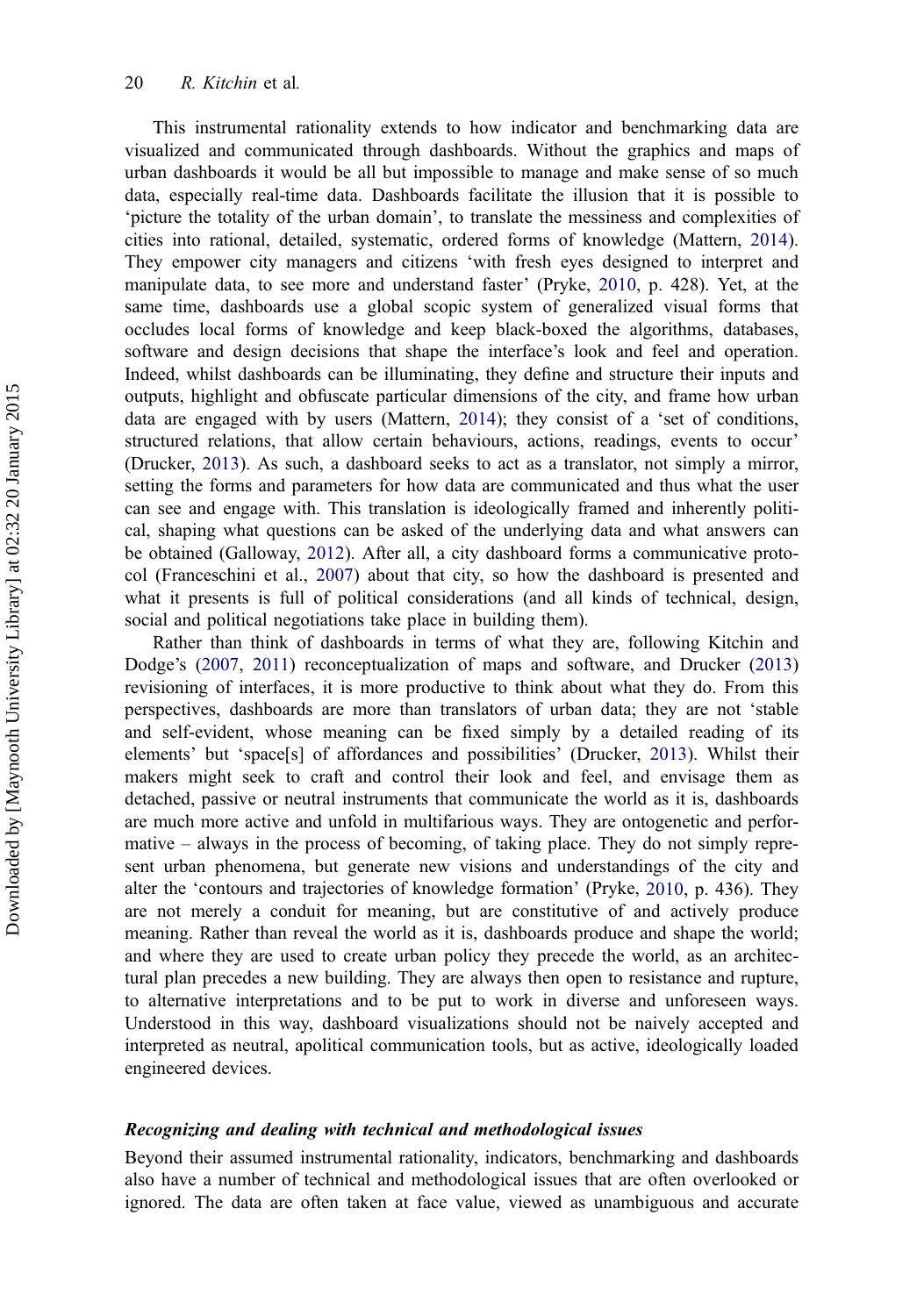<span id="page-17-0"></span>measures, however the situation is much messier and complicated (Böhringer & Jochem, [2007\)](#page-21-0). As with all data, because they are inherently abstracted, generalized and approximated through their production, there are always questions concerning data veracity and quality and how accurately (precision) and faithfully (fidelity) the data represent what they are meant to (especially when using samples and proxies), and how clean (error and gap free), untainted (bias free), consistent (few discrepancies), and reliable (the measurement instrument consistently produces the same quality of results) the data are (Goodchild, [2009](#page-22-0); Kitchin, [2014a\)](#page-23-0). Within statistical agencies and research teams considerable attention is thus directed at minimizing and assessing the level of uncertainty introduced by such issues and there is a clear recognition that indicator data come with health warnings, with the extent of concern varying across data sets.

The level of truthfulness and trustworthiness of data also varies over time and place due to different measurement regimes and their changing nature (as technologies, practices and personnel alter) (Ribes & Jackson, [2013](#page-24-0)). It is quite clear, for example, that the veracity of data generated through census and household surveys varies within and between jurisdictions. The validity of making comparisons between places can thus be brought into question with concerns as to whether like is being compared to like. This is one of the reasons that there is great emphasis at present at seeking standardization of measures at the regional and global scale (Bhada & Dan Hoornweg, [2009\)](#page-21-0). For example, the European Union through its INSPIRE directive seeks to harmonize data across its 28 member countries.

Further, there are a number of other issues caused by spatial resolution, aggregation and creating composite scores that produce a range of ecological fallacies. A well-known



Figure 4. Modifiable areal unit problem (MAUP): mapping the same indicator at three different scales.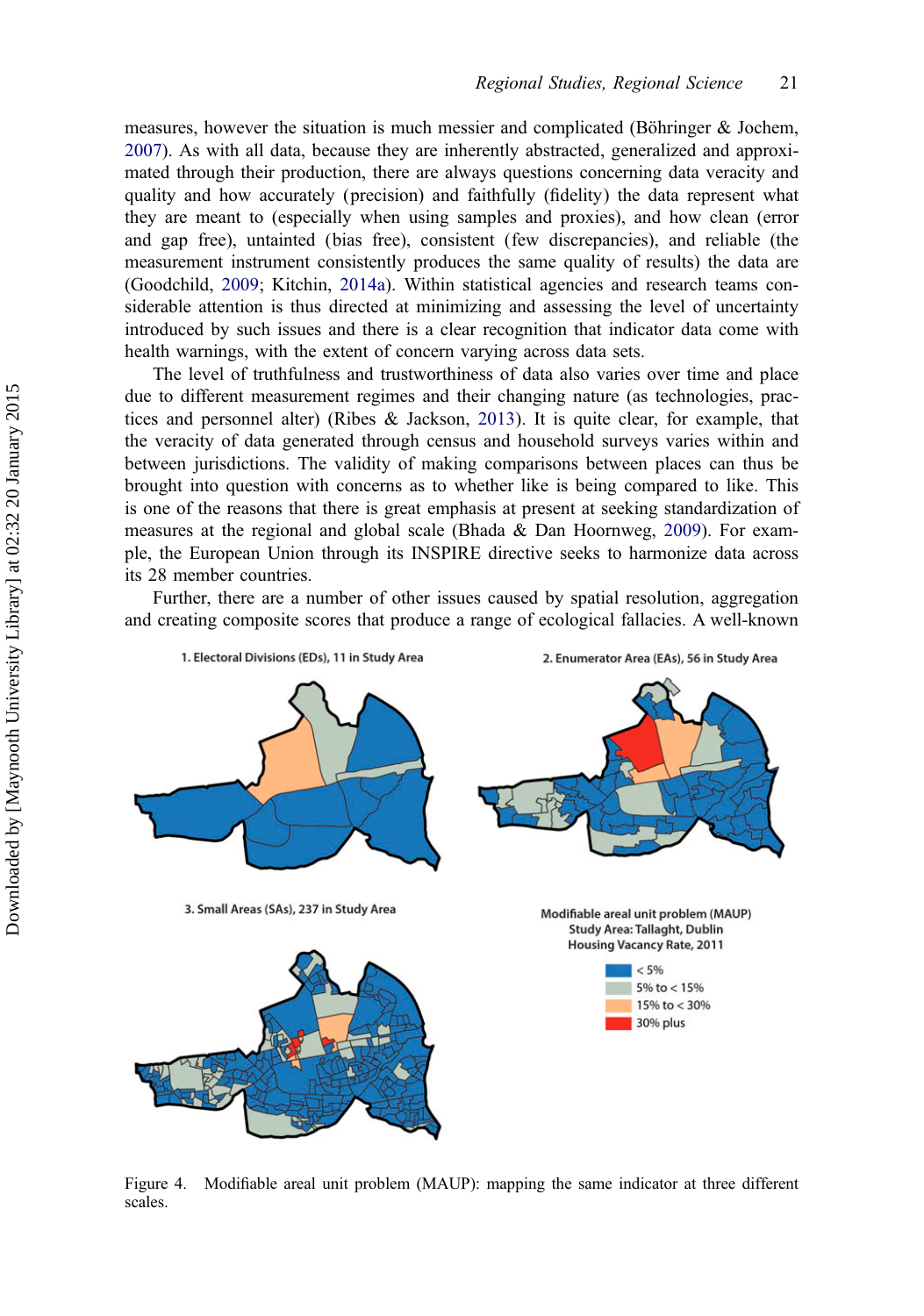problem within spatially based research that compares places is the modifiable areal unit problem (MAUP) (Openshaw, [1984;](#page-23-0) Wrigley, [1995\)](#page-24-0). For collecting and reporting data about locales, the world is divided up into statistical geographies, for example, postcodes that nest in wards, that nest in counties, that nest in regions, within countries. These statistical geographies are relatively arbitrary and the world could be divided up in any number of ways – zones are modifiable – as illustrated by gerrymandering. And changing the pattern and scaling of the zones changes the pattern of aggregated observations, often in quite dramatic ways as illustrated in Figure [4,](#page-17-0) which shows the same housing vacancy indicator data in three different, nested statistical geographies (Electoral Division area, Enumerator Area, Small Area). Determining where to invest area-based policy interventions would vary depending on which map was used. Decisions over the statistical geography of a city can then have dramatic effects on how that city is understood and governed. Another example, with respect to city benchmarking concerns the geographical limits of a city and the extent to which it encompasses its hinterland (Craglia et al., [2004,](#page-22-0) Mori & Christodoulou, [2012\)](#page-23-0). For example, whether data refer to Dublin City Council, Dublin County or the Greater Dublin Area can make an enormous difference to the ranking of Dublin on scorecards as the underlying population and economy changes markedly. The same effects occur with respect to aggregating data into different categories. What these scaling and aggregation effects produce are a range of ecological fallacies, wherein false conclusions can be drawn about a place due to how the data are collated, categorized and presented. Moreover, it is possible to game exercises such as city benchmarking by simply altering the area or populations or industries, etc., to which the data refer.

Similar issues exist with respect to composite indicators. Because composite indicators consist of amalgams of indicators, which are assigned different weights, changes to the set of indicators included or the relative weightings can have a profound effect on the resulting score. Indeed, many composite indicators are highly sensitive to adjustments and thus are vulnerable to manipulation (either through tinkering with the algorithm or by gaming the data) (Huggins, [2003;](#page-22-0) Gruppa & Mogee, [2004](#page-22-0)). It is also inevitable that the selection of indicators, parameters, weightings inherently tend to favour some locales over others, giving them a natural advantage. Further, many composite indicators show no indication that they have sought to deal with issues such as normalizing the data onto a common geographic, time or threshold scales, setting the weightings to reflect importance and prioritize key interrelationships, or accounting for multicollinearity between variables or conflicts in their commensurability (Huggins, [2003;](#page-22-0) Böhringer & Jochem, [2007\)](#page-21-0). As such, they lack a sound scientific base from which to draw conclusions. Prior to making interpretations it is thus important to fully understand the methodology used in the calculation of composite indices, including: 'the predetermined boundaries of the system; the data included in the analysis; the normalization and weighting methods; the aggregation method; […] the comparability of results across systems' (Mayer, [2008,](#page-23-0) p. 287) and the 'error structure [in] sampling, selection, measurement, and subsequent handling' (Holton, [1978](#page-22-0), p. 17). In the case of composite city benchmarking, it is also important to recognize the effects of differences in data quality and veracity across places, such as non-standardization of data measures (Gruppa & Mogee, [2004](#page-22-0)).

Investigating, judging and dealing with these various methodological issues is often compounded by a lack of documented data lineage and metadata within initiatives. Data lineage is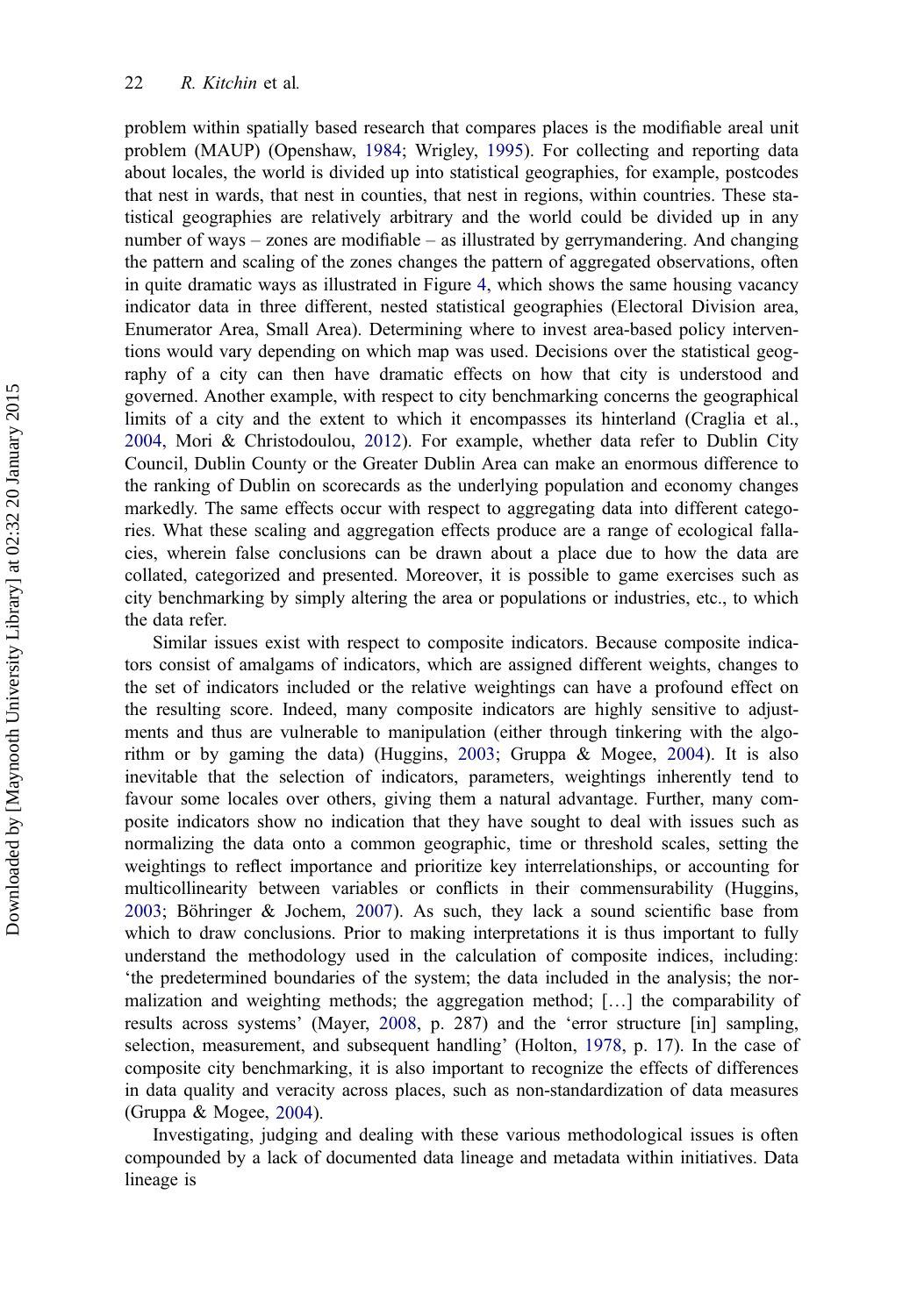information that describes the source of the observations, data collection and compilation methodologies, conversions, transformations, analyses, and derivations to which the data have been subjected. It also provides the assumptions and the criteria applied at any stage of its life, as well as any biases. […] [L]ineage provides a data set with its pedigree and allows the user to decide on its fitness for use.(Lauriault, [2012](#page-23-0))

It also details the provenance of the data, that is, by whom are the data generated, processed and handled. Metadata are data about data and can refer to the data themselves or the whole data set. Metadata about the data themselves includes the names and descriptions of specific fields and data definitions that help a user understand its composition. Metadata that refers to a data set as a whole can be descriptive concerning identification and discovery elements (e.g., title, author, publisher), structural referring to the organization and coverage of the data set, and administrative concerning when and how the data set was created, details of the technical aspects of the data, such as file format, and who owns and can use the data (NISO, [2004](#page-23-0)). Data lineage and metadata enable users to assess data quality and trustworthiness, and without them data can only be taken at face value.

The effect of relying on data that are poor in quality and veracity is that policy based upon them could actually make situations worse rather than better (Mayer, [2008\)](#page-23-0). Regardless of such warnings, the developers of indicator, benchmark and dashboard initiatives try to gloss over the various problems afflicting them. For example, Moonen and Clark ([2013,](#page-23-0) p. 4) in their assessment of 150 city benchmarking initiatives state:

[w]here the rigour and science is open to question, the factors behind competitiveness and success can still be found for those who interpret carefully. The caveats of city indexes are, of course, cautionary, and when understood in context, the potential pitfalls can be safely navigated.

The difficulty is that the information required to interpret carefully and safely navigate such data are generally not published, with the methodology and issues concerning aggregation, weightings and statistical geography black-boxed. The effect, however, of denying various methodological issues is to retain and reinforce the line that indicators and data visualizations reveal the world as it really is; data shed their constraints, parameters and issues, and gain confidence and stature. This would be less of a problem if indicator, benchmark and dashboard initiatives could be largely ignored, but as discussed in the previous section they are having a profound effect on systems of city governance (Cortright & Mayer, [2004\)](#page-21-0).

## Conclusions

As noted at the start of this paper, we have over 10 years experience of creating and building local, regional and national indicator initiatives and working cross-jurisdictional spatial data and indicator projects and dashboards. We appreciate such initiatives are necessary and useful, especially to city managers who are trying to manage and coordinate services with reduced budgets and staffing, who are subject to greater oversight and transparency, and are thus seeking detailed spatial and temporal data that fulfil their requirements and are easily digestible and communicated. That said, we know from personal experience how messy, dirty and inconsistent indicator data can be, the experimenting and debates that occur in creating composite indices, the difficulties in sourcing, aligning and harmonizing data between locales and jurisdictions, and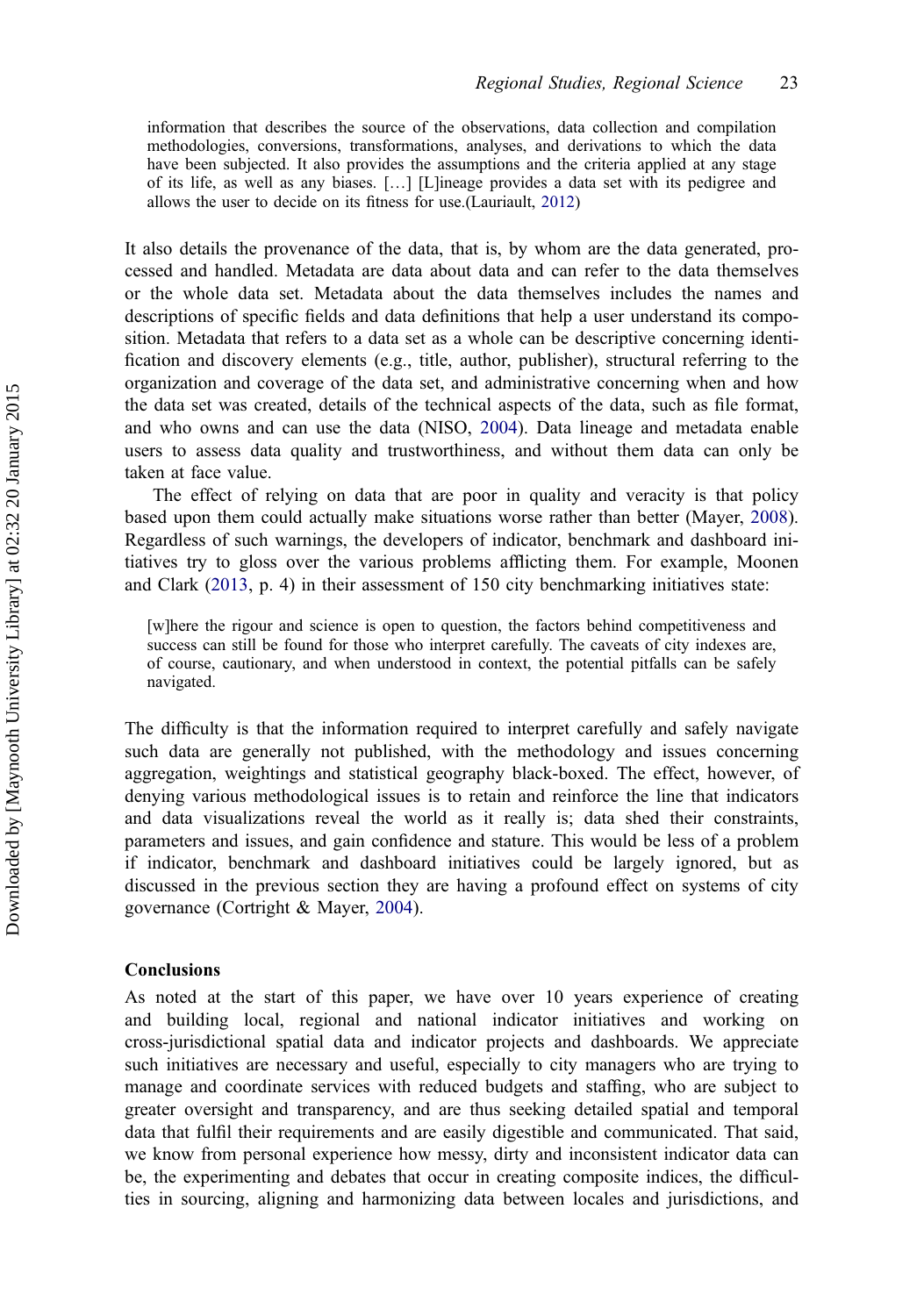the complex process of negotiation and decision-making that occurs in visioning and developing initiatives in terms of selecting indicators and setting the parameters and look and feel of interfaces. Indicator, benchmarking and dashboard initiatives are contingent, relational and contextual in their unfolding and operation. They are never neutral and objective, and they never show cities as they really are, but rather enact a particular version of them whilst asserting a particular expression of power/knowledge.

And yet, indicator, benchmarking and dashboard initiatives are consistently conceived as holding a realist epistemology – as capturing and communicating the city as visualized facts; that they reflect the truth about the world. This is their promise and it is one that appeals to city managers trying to run and govern large, complex systems. They provide objective, neutral facts that are easily visualized, tracked and compared. They enable performance to be measured, assessed and judged. They provide a transparent, interactive window onto the city that is easily sharable and accessible. Unsurprisingly then they are being enfolded into city governance regimes as a vital management and regulatory toolkit. Whilst contextual approaches recognize some of the shortcomings of indicators to fully detail the complexities of the world, they still privilege a realist, quantitative epistemology, enact an instrumental rationality, and fail to recognize and denote their contingent unfolding, their inherent politics, and their technical and methodological issues.

We believe in the utility and value of indicator and dashboard initiatives – they provide detailed spatial and time-series data about various aspects of cities enabling longitudinal studies of socio-spatial, economic and environmental processes. They provide an evidence base far superior to anecdote, and have advantages over one-off studies in terms of coverage and regularity. Though we do accept that there are common issues in different cities and regions that need to be compared and communicated, we are much less convinced about the value of benchmarking exercises which are zero-sum games and assume a universal ideal against which all cities should be measured, failing to recognize that cities have different histories, geographies, aims and ambitions. But we are also aware, as set out above, that indicator and dashboard initiatives are far from perfect solutions to knowing the city and caution needs to be exercised in how they are enfolded into city governance. As such, we also believe that they need to be conceptualized and framed differently; that indicator and dashboard initiatives need to acknowledge and embrace their contingencies, shortcomings and inherent politics, and to not over-sell their utility and value. The latter is a particular issue given the rise of smart city discourses and grand claims that a new urban science – fuelled by quantitative urban indicator data –should replace traditional urban studies as it will be able to identify and solve urban problems and facilitate more efficient and effective city governance (Bettencourt, Lobo, Helbing, Kuhnert, & West, [2007](#page-21-0); Kitchin, [2014b](#page-23-0); Lehrer, [2010;](#page-23-0) Lohr, [2013](#page-23-0)).

Instead, we advocate for indicator and dashboard projects that openly recognize their situatedness as the product of a complex data assemblage; that are cognizant of contingencies and relational effects of project and interface design; that signal their positionality and politics; that fully document their lineage, data provenance, metadata, and levels of error and uncertainty; that recognize that they do not reflect the world as it actually is, but actively frame and produce the world. They are initiatives that do not make grand claims as to their veracity or validity, or assert their instrumental rationality and in so doing actively work to close off other ways of knowing and promote a very narrow form of power/knowledge. Instead, they recognize the multiple, complex, interdependent nature of cities which mean that they cannot be simply disassembled into a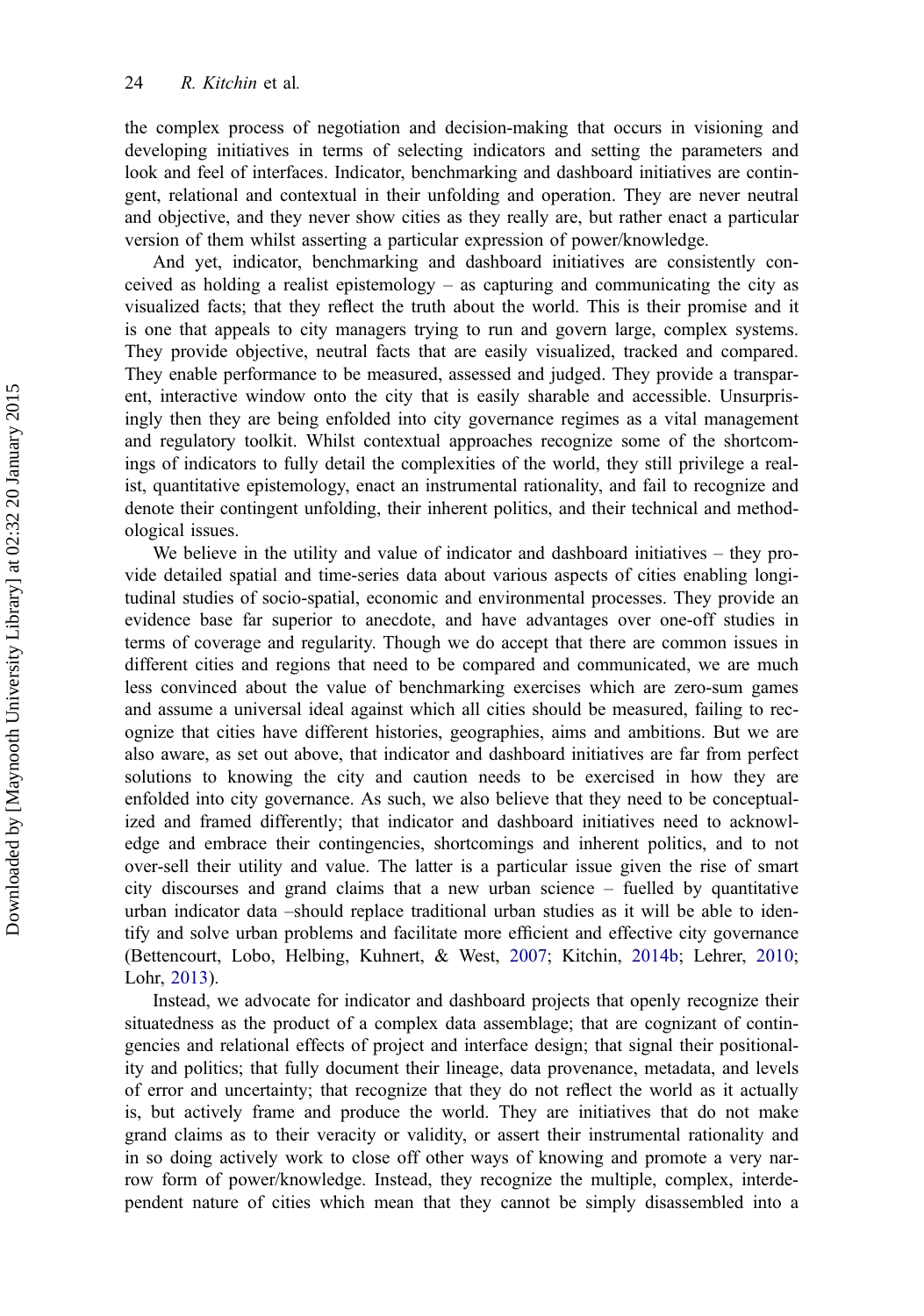<span id="page-21-0"></span>collection of facts; that cities cannot be easily fine-tuned and managed through a limited set of indicator-informed levers; and that there are a multitude of other ways to see and understand the city that produce valuable, insightful knowledge.

It may well be the case that those who develop and promote indicator, benchmarking and dashboard initiatives are already aware of their contingencies, relationalities, politics, and technical shortcomings, but deal with them by engaging in a form of strategic essentialism that covers over or pretends they do not exist in order to promote their approach (and in the case of industry, products) and to deflect possible critique. If this is the case, then we are advocating that the fig leaf of such strategic essentialism be tugged away as the stakes with regards to how cities are managed and governed using such initiatives are too great – particularly when they are used to direct resources and formulate and implement policy. If the developers of such initiatives want to persist with the illusion that their realist epistemology reveals cities as they really are, then we contend that we need a series of studies that unpacks and exposes their data assemblages and power/knowledge. Indicator and dashboard initiatives have much to offer city managers and citizens, but they need to make fully clear what is on offer.

### Acknowledgements

The research for this paper was funded by an ERC Advanced Investigator award (ERC-2012-AdG 323636-SOFTCITY). Figure [4](#page-17-0) was kindly created by Justin Gleeson.

# References

- Astleithner, F., & Hamedinger, A. (2003). The analysis of sustainability indicators as socially constructed policy instruments: benefits and challenges of 'interactive research'. Local Environment, 8(6), 627–640.
- AT Kearney (2012). Global cities index and emerging cities outlook. AT Kearney [http://www.at](http://www.atkearney.com/research-studies/global-cities-index) [kearney.com/research-studies/global-cities-index](http://www.atkearney.com/research-studies/global-cities-index) (last accessed 17 July 2014).
- Beilin, R., & Hunter, A. (2011). Co-constructing the sustainable city: How indicators help us "grow" more than just food in community gardens. Local Environment, 16(6), 523–538.
- Bettencourt, L. M. A., Lobo, J., Helbing, D., Kuhnert, C., & West, G. B. (2007). Growth, innovation, scaling, and the pace of life in cities. Proceedings of the National Academy of Sciences, 104(17), 7301–7306.
- Bhada, P., & Hoornweg, D. (2009). The global city indicators program: A more credible voice for cities. Directions in Urban Development. Washington, DC: World Bank, Urban Development Unit.
- Block, T. & Van Assche, J. (2010). Disentangling Urban sustainability: The Flemish city monitor acknowledges complexity. Paper presented at the Seventh International Conference on Ecological Informatics: Unravelling Complexity and Supporting Sustainability, Ghent, Belgium, December 2010. [https://biblio.ugent.be/input/download?func=downloadFile&recordOId=](https://biblio.ugent.be/input/download?func=downloadFile&recordOId=1090655&fileOId=1090661) 1090655&fi[leOId=1090661](https://biblio.ugent.be/input/download?func=downloadFile&recordOId=1090655&fileOId=1090661) (last accessed 17 July 2014).
- Böhringer, C., & Jochem, P. E. P. (2007). Measuring the immeasurable  $A$  survey of sustainability indices. Ecological Economics, 63, 1–8.
- Bowker, G. (2005). Memory practices in the sciences. Cambridge, MA: MIT Press.
- Bowker, G., & Star, L. (1999). Sorting things out: Classification and its consequences. Cambridge, MA: MIT Press.
- Brash, J. (2011). Bloomberg's New York: Class and governance in the luxury city. Athens: University of Georgia Press.
- Brath, R. & Peters, M. (2004) Dashboard design: Why design is important. DM Direct, October 2004.
- Brugmann, J. (1997). Is there a method in our measurement? The use of indicators in local sustainable development planning. Local Environment, 2(1), 59–72.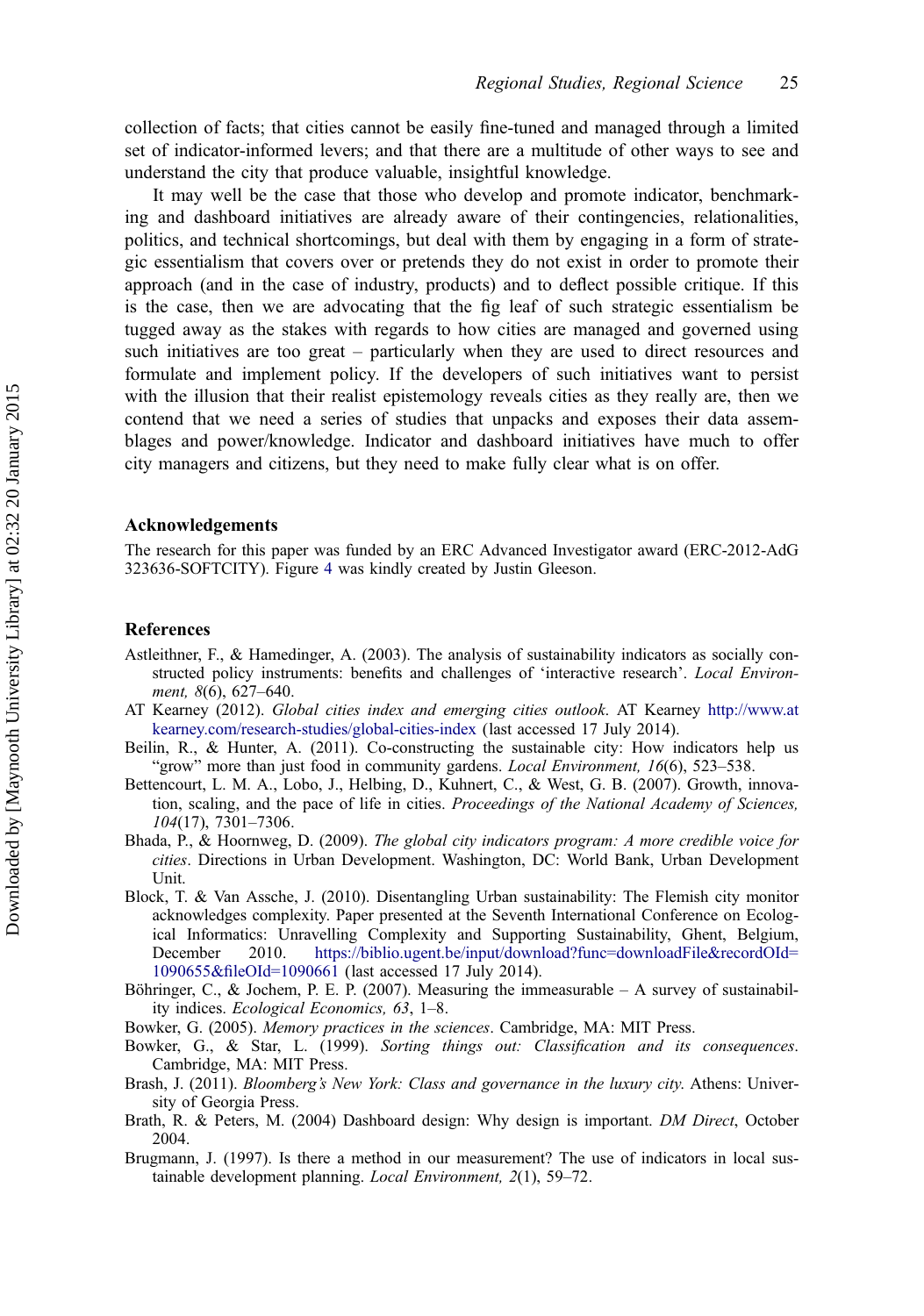- <span id="page-22-0"></span>Cortright, J., & Mayer, H. (2004). Increasingly rank: The use and misuse of rankings in economic development. Economic Development Quarterly, 18, 34–39.
- Craglia, M., Leontidou, L., Nuvolati, G., & Schweikart, J. (2004). Towards the development of quality of life indicators in the `digital' city. *Environment and Planning*, 31(1), 51–64.
- Desrosières, A. (1998). The politics of large numbers: A history of statistical reasoning translated by Naish, C. Cambridge, MA: Harvard University Press.
- de Waal, M. (2014). The City as Interface: How New Media Are Changing the City. Rotterdam: nai010 Publishers.
- Drucker, J. (2013). Performative materiality and theoretical approaches to interface. Digital Humanities Quarterly 7(1) <http://www.digitalhumanities.org/dhq/vol/7/1/000143/000143.html> (last accessed 5 June 2014).
- Dubriwny, D. and Rivards, K. (2004). Are you drowning in BI reports? Using analytical dashboards to cut through the clutter. DM Review, April 2004, [http://www.advizorsolutions.com/](http://www.advizorsolutions.com/press/Cut%20Through%20The%20Clutter.pdf) [press/Cut%20Through%20The%20Clutter.pdf](http://www.advizorsolutions.com/press/Cut%20Through%20The%20Clutter.pdf) (last accessed 4 June 2014).
- Edwards, D., & Thomas, J.C. (2005). Developing a municipal performance-measurement system: Reflections on the Atlanta dashboard. Public Administration Review, 65(3), 369–376.
- Feuer, A. (2013). The Mayor's Geek Squad. New York Times, March 23rd. [http://www.nytimes.](http://www.nytimes.com/2013/03/24/nyregion/mayor-bloombergs-geek-squad.html) [com/2013/03/24/nyregion/mayor-bloombergs-geek-squad.html.](http://www.nytimes.com/2013/03/24/nyregion/mayor-bloombergs-geek-squad.html) (last accessed 17 July 2014).
- Few, S. (2006). Information dashboard design: The effective visual communication of data. O'Reilly.
- Franceschini, F., Galetto, M., & Maisano, D. (2007). Management by measurement: Designing key indicators and performance measurement systems. Berlin: Springer.
- Galloway, A. R. (2012). The Interface Effect. Cambridge: Polity Press.
- Godin, B. (2003). The emergence of S&T indicators: Why did governments supplement statistics with indicators? Research Policy, 32, 679–691.
- Goodchild, M. F. (2009). Uncertainty. In R. Kitchin and N. Thrift (ed) International encyclopedia of human geography. vol. 12: (pp. 1–5). Oxford: Elsevier.
- Gray, S., Milton, R. and Hudson-Smith, A. (2013). Visualising real-time data with an interactive iPad video wall. Talisman. [http://www.geotalisman.org/](http://www.geotalisman.org/files/2013/05/MethodsNewsSpring2013_DRAFT_Part7.pdf)files/2013/05/MethodsNews [Spring2013\\_DRAFT\\_Part7.pdf](http://www.geotalisman.org/files/2013/05/MethodsNewsSpring2013_DRAFT_Part7.pdf) (last accessed 17 July 2014).
- Greene, F. J., Tracey, P., & Cowling, M. (2007). Recasting the city into city-regions: Place promotion, competitiveness benchmarking and the quest for Urban supremacy. Growth and Change, 38(1), 1–22.
- Gruppa, H., & Mogee, M. E. (2004). Indicators for national science and technology policy: How robust are composite indicators? Research Policy, 33(9), 1373–1384.
- Gullino, S. (2009). Urban regeneration and democratization of information access: CitiStat experience in Baltimore. Journal of Environmental Management, 90, 2012–2019.
- Hecht, G. (2001). Technology, politics, and national identity in France. Chapter 8 In M. T. Allen and G. Hecht (Eds.), Technologies of power: Essays in Honor of Thomas Parke Hughes and Agatha Chipley Hughes (pp. 145–174). MIT Press.
- Hezri, A. A. (2004). Sustainability indicators system and policy processes in Malaysia: A framework for utilisation and learning. Journal of Environmental Management, 73(4), 357–371.
- Hezri, A.A., & Dovers, S.R. (2006). Sustainability indicators, policy and governance: Issues for ecological economics. Ecological Economics, 60, 86–99.
- Holden, M. (2006). Urban indicators and the integrative ideals of cities. Cities, 23(3), 170–183.
- Holton, G. (1978). Can science be measured? In Y. Elkana, J. Lederberg, R. K. Merton, A. Thackray, & H. Zuckerman, (Eds.), Towards a metric of science: The advent of science indicators (pp. 39–68). New York, NY: Wiley.
- Hoornweg, D., Nuñez, F. R., Freire, M., Palugyai, N., Villaveces, M. & Herrera, E. W. (2007). City indicators: Now to Nanjing. World Bank Policy Research Working Paper 4114. [http://eli](http://elibrary.worldbank.org/doi/pdf/10.1596/1813-9450-4114) [brary.worldbank.org/doi/pdf/10.1596/1813-9450-4114](http://elibrary.worldbank.org/doi/pdf/10.1596/1813-9450-4114) (last accessed 17 July 2014).
- Huggins, R. (2003). Creating a UK competitiveness index: regional and local benchmarking. Regional Studies, 37, 89–96.
- Huggins, R. (2009). Regional competitive intelligence: Benchmarking and policy-making. Regional Studies, 44(5), 639–658.
- Innes, J., & Booher, D. E. (2000). Indicators for sustainable communities: A strategy building on complexity theory and distributed intelligence. Planning Theory & Practice, 1(2), 173–186.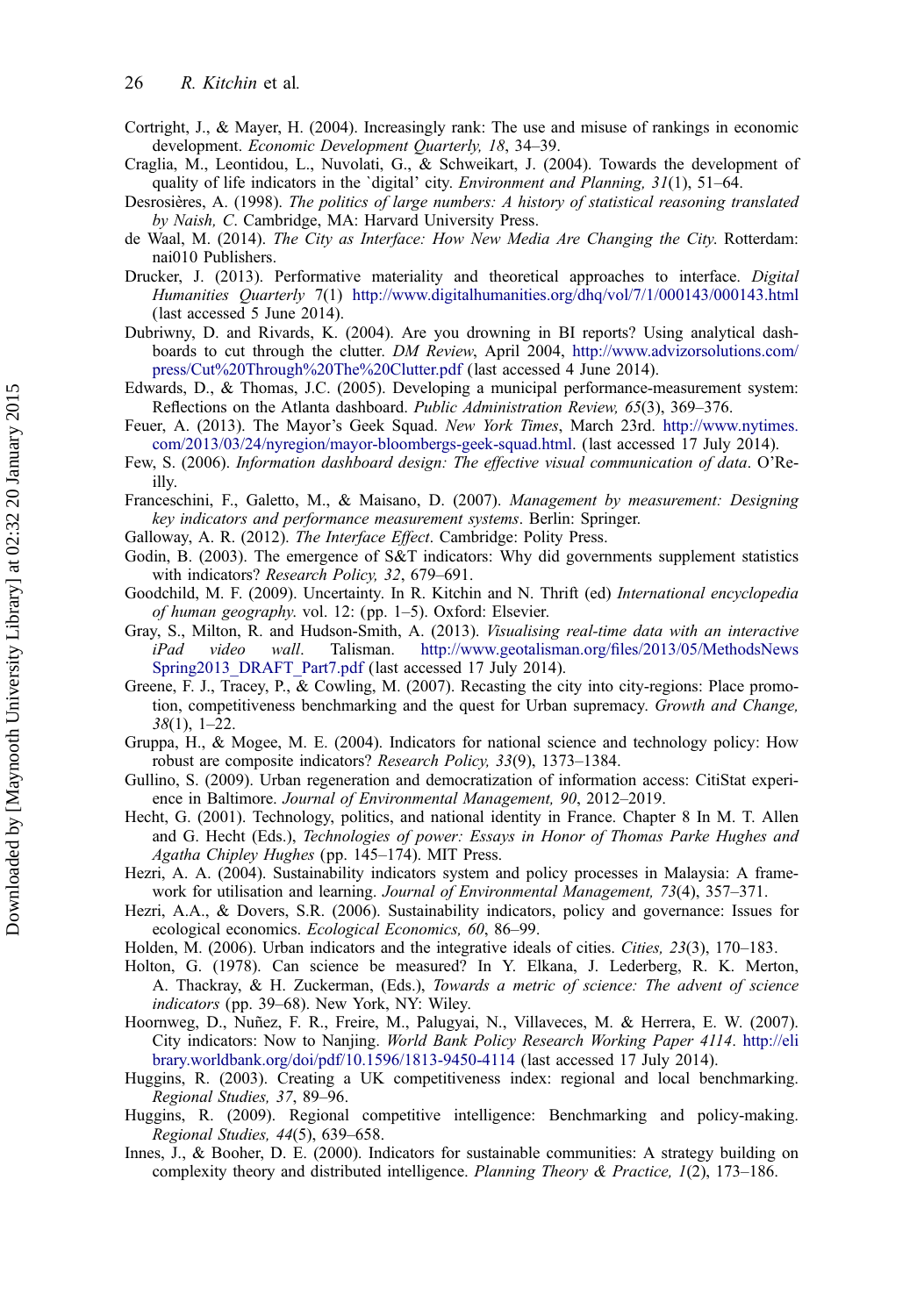- <span id="page-23-0"></span>ISO. (2014). How does your city compare to others? New ISO standard to measure up.[http://](http://www.iso.org/iso/home/news_index/news_archive/news.htm?refid=Ref1848) [www.iso.org/iso/home/news\\_index/news\\_archive/news.htm?re](http://www.iso.org/iso/home/news_index/news_archive/news.htm?refid=Ref1848)fid=Ref1848. (last accessed 17 July 2014).
- Kaplan, R. S., & Norton, D. P. (1992). The balanced scorecard measures that drive performance. Harvard Business Review, 70(1), 71–79.
- Kitchin, R. (2014a). The data revolution: Big data, open data, data infrastructures and their consequences. London: Sage.
- Kitchin, R. (2014b). The real-time city? Big data and smart urbanism. GeoJournal, 79(1), 1–14.
- Kitchin, R., & Dodge, M. (2007). Rethinking Maps. Progress in Human Geography, 31(3), 1–14.
- Kitchin, R., & Dodge, M. (2011). Code/Space: software and everyday life. Cambridge, MA: MIT Press.
- Lake, C. (2013) 24 beautifully-designed web dashboards that data geeks will love, 3 June. Econsultancy, available at: [http://econsultancy.com/ie/blog/62844-24-beautifully-designed-web-dash](http://econsultancy.com/ie/blog/62844-24-beautifully-designed-web-dashboards-that-data-geeks-will-love) [boards-that-data-geeks-will-love](http://econsultancy.com/ie/blog/62844-24-beautifully-designed-web-dashboards-that-data-geeks-will-love) [accessed 12 November 2013].
- Lauriault, T. P. (2012). Data, infrastructures and geographical imaginations: Mapping data access discourses in Canada. PhD Thesis, Carleton University, Ottawa.
- Lehrer, J. (2010). A physicist solves the city. New York Times, 17th December. [http://www.ny](http://www.nytimes.com/2010/12/19/magazine/19Urban_West-t.html) [times.com/2010/12/19/magazine/19Urban\\_West-t.html](http://www.nytimes.com/2010/12/19/magazine/19Urban_West-t.html) (last accessed 17 July 2014).
- Lohr, S. (2013). SimCity, for real: Measuring an untidy metropolis. New York Times, 23rd February 2013, [http://www.nytimes.com/2013/02/24/technology/nyu-center-develops-a-science-of-cit](http://www.nytimes.com/2013/02/24/technology/nyu-center-develops-a-science-of-cities.html?pagewanted=all) [ies.html?pagewanted=all](http://www.nytimes.com/2013/02/24/technology/nyu-center-develops-a-science-of-cities.html?pagewanted=all) (last accessed 17 July 2014).
- Longbottom, D. (2000). Benchmarking in the UK: An empirical study of practitioners and academics. Benchmarking: An International Journal, 7(2), 98–117.
- Luque-Martınez, T., & Munoz-Leiva, F. (2005). City benchmarking: A methodological proposal referring specifically to Granada. Cities, 22(6), 411–423.
- MacKenzie, D. (2008). An engine, not a camera. How financial models shape markets. Cambridge, MA: MIT Press.
- Maclaren, V. W. (1996). Urban sustainability reporting. Journal of the American Planning Association, 62(2), 184–203.
- Margetts, H., & Perri 6 and Hood, C. (Eds.). (2010). Paradoxes of modernization: Unintended consequences of public policy reform. Oxford: Oxford University Press.
- Mattern, S. (2014). Interfacing urban intelligence. Places: Design Observer [http://places.designob](http://places.designobserver.com/feature/how-do-we-interface-with-smart-cities/38443/) [server.com/feature/how-do-we-interface-with-smart-cities/38443/](http://places.designobserver.com/feature/how-do-we-interface-with-smart-cities/38443/) (last accessed 17 July 2014).
- Mayer, A. (2008). Strengths and weaknesses of common sustainability indices for multidimensional systems. Environment International, 34, 277–291.
- Miller, C. A. (2005). New civic epistemologies of quantification: Making sense of indicators of local and global sustainability. Science, Technology and Human Values, 30(3), 403-432.
- Moonen, T. and Clark, G. (2013). The business of cities 2013: What do 150 city indexes and benchmarking studies tell us about the urban world in 2013? Jones Lang LaSalle. [http://](http://www.jll.com/Research/jll-city-indices-november-2013.pdf) [www.jll.com/Research/jll-city-indices-november-2013.pdf](http://www.jll.com/Research/jll-city-indices-november-2013.pdf) (last accessed 17 July 2014).
- Mori, K., & Christodoulou, A. (2012). Review of sustainability indices and indicators: Towards a new City Sustainability Index (CSI). Environmental Impact Assessment Review, 32, 94–106.
- Mosco, V. (2004). The digital sublime: Myth, power, and cyberspace. Cambridge: MIT Press.
- Newton, P. (2001). Urban indicators and the management of cities. In M. S. Westfall, & V. A. de Villa (Eds.), Cities data book: Urban indicators for managing cities (pp. 15–36). Manila: Asian Development Bank.
- NISO (National Information Standards Organization). (2004). Understanding metadata. Bethesda, MD, <http://www.niso.org/publications/press/UnderstandingMetadata.pdf> (last accessed 17 July 2014).
- Openshaw, S. (1984). The modifiable areal unit problem. Concepts and Techniques in Modern Geography 38, Norwich: Geo Books.
- Parsons, W. (2004). Not just steering but weaving: Relevant knowledge and the craft of building policy capacity and coherence. Australian Journal of Public Administration, 63(1), 43–57.
- Poovey, M. (1998). A history of the modern fact: Problems of knowledge in the sciences of wealth and society. Chicago, IL: University Chicago Press.
- Porter, T. M. (1995). Trust in numbers: The pursuit of objectivity in science and public life. Princeton, NJ: Princeton University Press.